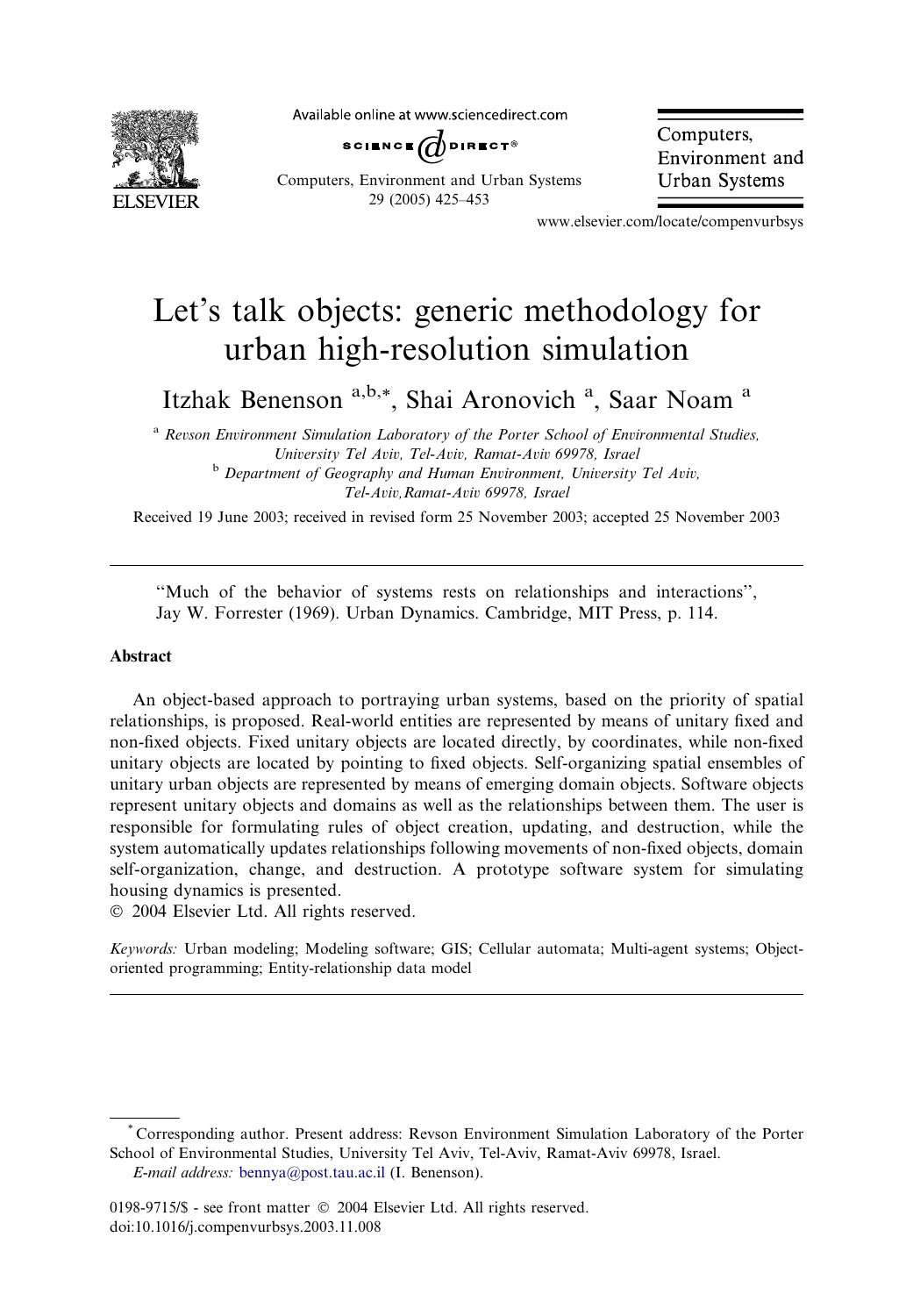#### 1. Urban modeling: from regions to cells and agents and further to objects

During the first two decades of their development (1960s–1980s), urban modeling and simulation were almost exclusively based on flat partitions of urban space into regions that served as aggregates for lands, population, jobs, and transportation (Allen & Sanglier, 1979). Regional models concentrated on the redistribution of population and resources; their dynamics were represented by non-linear differential or difference equations formulated in terms of region state variables––population size, jobs, etc. Although providing a basic outline of urban dynamics, reconsideration of these models raises fundamental reservations regarding the adequacy of the aggregate view of the city (Lee, 1973, 1994). Recent intensive development of Cellular Automata (CA) models of urban land use dynamics can be considered a reaction to this dissatisfaction (Torrens, 2000). The idea behind CA is to approach high-resolution partitioning of urban space as a regular grid of internally homogeneous cells, each uniquely characterized by its states, where the future state of a cell depends on its current state and the states of its neighbors (Phipps, 1989; Tobler, 1979). The analogy between cells and states on the one hand and land parcels and land uses on the other provides a salient incentive for CA land-use models (White & Engelen, 1997).

To overcome the weakness of aggregation, regions in regional models are characterized by as many properties as possible. They consequently demand weighty data support and lengthy periods of calibration (Benenson, 1999). In contrast, CA models employ few cell states only, base on simple local relationships, and demand a handful number of parameters for plausible imitations of urban reality. Recent trends strongly favor CA modeling for theoretical and applied simulations alike (Batty, 1997; Torrens & O'Sullivan, 2001; White & Engelen, 2000), accompanied by new approaches to parameter estimation and calibration (Clarke, Hoppen, & Gaydos, 1997).

Urban CA models have one evident and principal limitation: the *immobility of* cells. Housing and transport dynamics are ready examples of the necessity for mobile or, more generally, non-fixed entities in urban models. Non-fixed units are obliged to make decisions regarding their location (in the broadest sense) and relocation. In an urban milieu, all these entities––landowners, householders, firms, pedestrians and cars make location and relocation decisions autonomously or semi-autonomously. Hence, they are all considered as agents and their dynamics are consequently studied with Multi-Agent Systems (MAS) (Ferber, 1999). Geographic MAS agents are automata just as are CA cells; the specificity of geographic agents is their location. To simulate a geographic agent, its state should include location information whereas automation rules should include a description of the agent's relocation.

Urban systems contain fixed and non-fixed entities. The fusion of CA and MAS approaches is therefore a natural further step in urban high-resolution modeling. Recent urban models of this kind have usually been based on cellular automata, populated by agents migrating between cells (Portugali, 2000; Portugali, Benenson, & Omer, 1994, 1997). This view is evidently constrained: their basis, a regular grid of cells, does not allow for direct representation of infrastructure entities and agents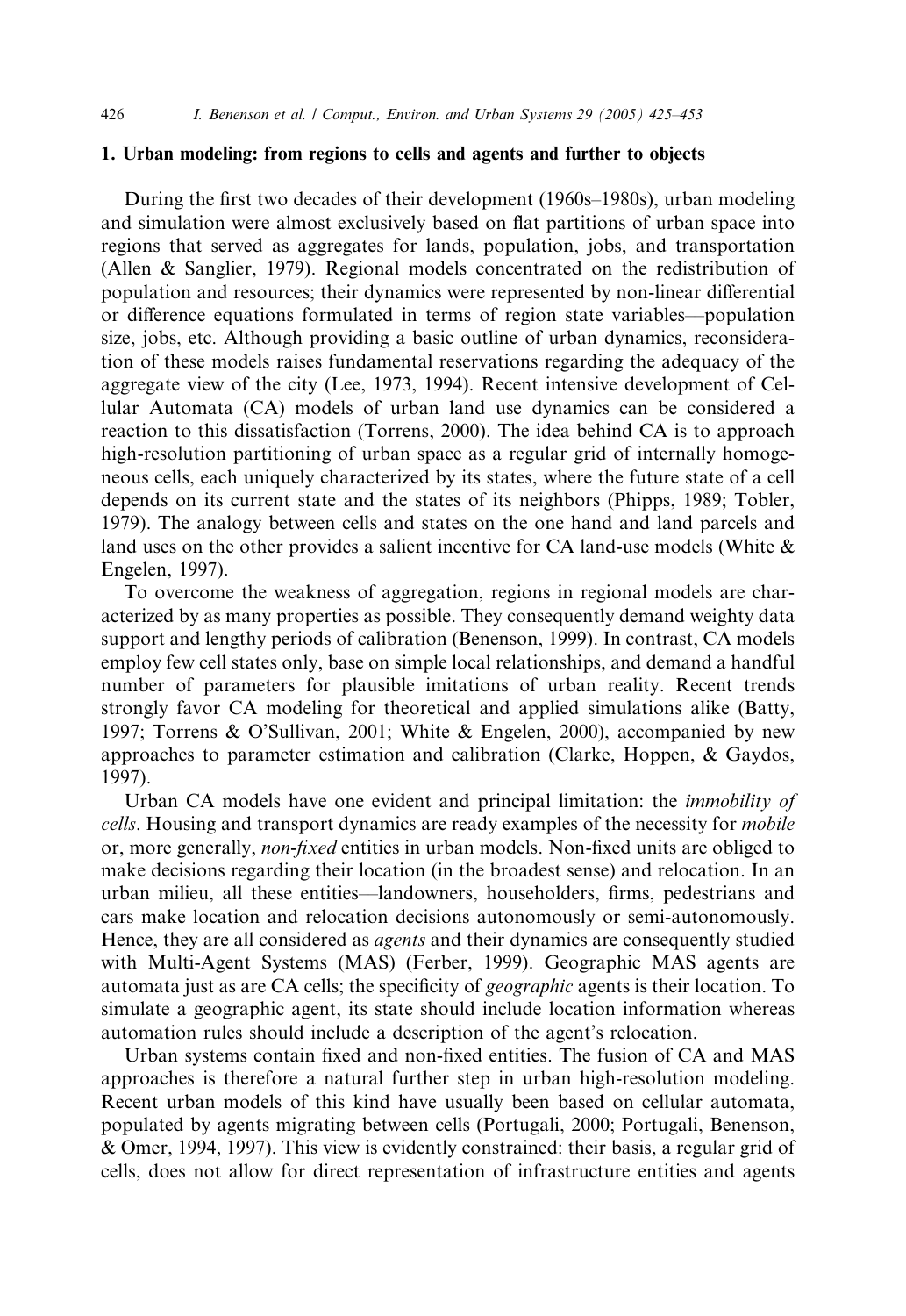

Fig. 1. Urban system as a set of layers of objects.

that are larger than a single cell and demand aggregation of those infrastructure entities and agents that are smaller in size. Regular partition of space engenders many other fundamental problems regarding representation of the network elements, the definition of spatial relations, the relationship between data on spatial entities of different size and so forth.

Regular partition of space, as a conceptual basis should therefore be substituted by another approach. In this paper, we propose such an alternative: the formal representation of urban systems by means of discrete objects that directly represent real-world urban entities. Objects can be of different natures, spatial extension and hierarchical rank; furthermore, they can represent non-fixed in addition to fixed entities and ensembles of entities. Spatial relationships between objects would thereby determine the structure of urban space. Although the object approach to the representation of urban reality has been mentioned in the literature (Erickson & Lloyd-Jones, 1997; Galton, 2001; Semboloni, 2000), the idea has remained inchoate to date.

The recent GIS boom provides strong empirical support for an object-based approach: The layers of urban GIS are nothing but collections of urban objects of the same kind (Fig. 1). Spatial relationships between objects can be estimated within GIS on the basis of adjacency, overlay, visibility and accessibility, among other variables. Geographic databases provide the foundations for the object-based approach; to take the next step and model the city we have to 'animate' the geographic features, that is, formulate the rules by which urban objects are created, relocated, changed, and destroyed.

We consider the object approach as fundamental for *every* software system intended for high-resolution simulation of urban dynamics. What follows is an attempt to establish an object-based paradigm for formalizing urban reality on the one hand, and implementing it as a software environment for urban simulations on the other.<sup>1</sup>

<sup>&</sup>lt;sup>1</sup> The paper by Itzhak Benenson and Paul Torrens "Geographic automata systems and urban simulation," submitted to the *International Journal of Geographic Information Systems*, June 2003, proposes automata-based formalization of this paradigm.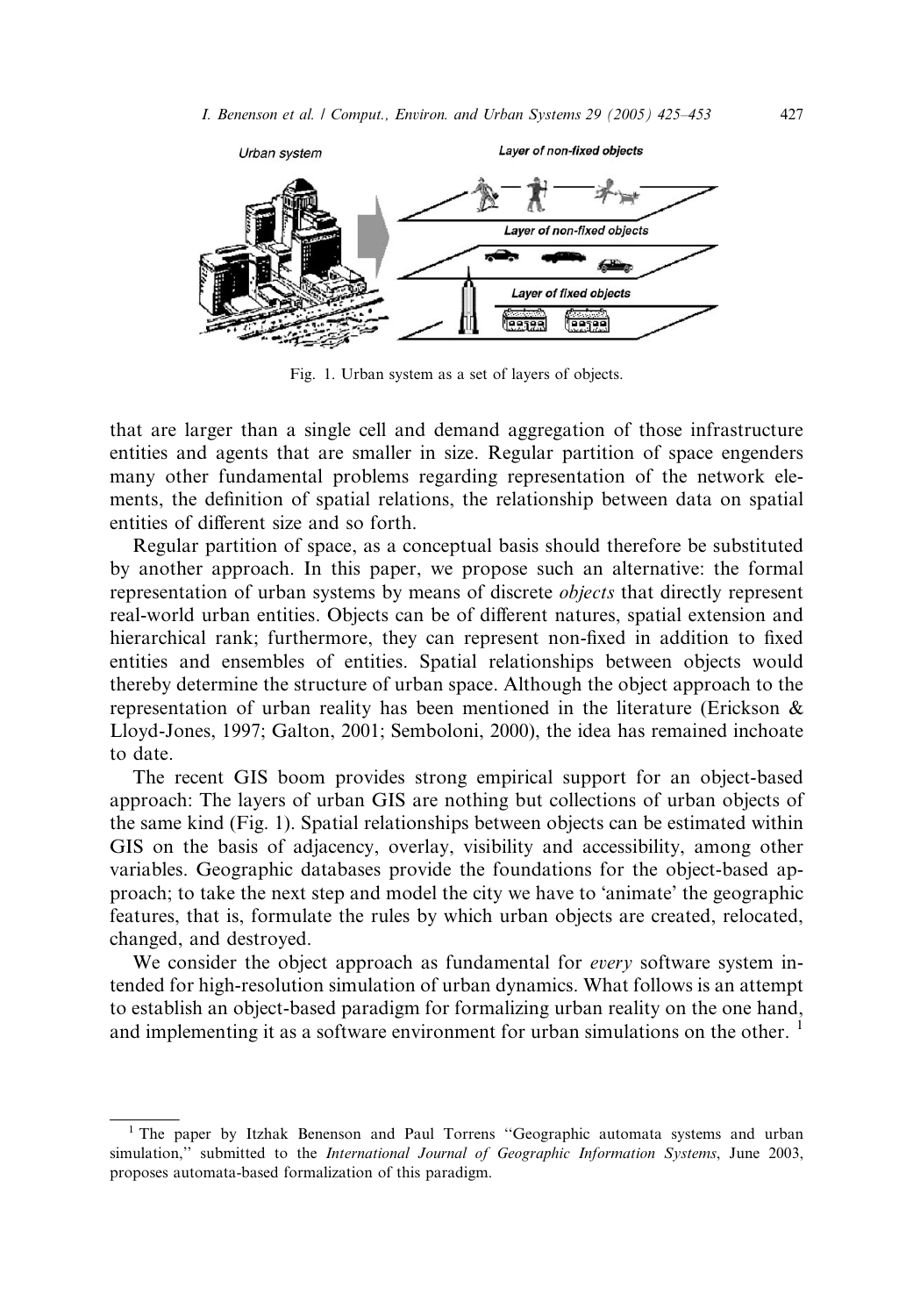#### 428 I. Benenson et al. / Comput., Environ. and Urban Systems 29 (2005) 425–453

The simulation is a field in which each concept should be 'down to earth', that is, enable for implementation at a level appropriate for non-expert users who wish to simulate specific systems for which they lack sufficient proficiency. What might be the specificity of the software required for such an object-based paradigm? We claim that this specificity rests on object location and spatial relationships. The priority of this information represents the core of the Object-Based Environment for Urban Simulation (OBEUS), which we develop in this milieu.

We consider the object approach as fundamental for *every* software system aimed at high-resolution simulation of urban dynamics. To illustrate OBEUS implementation, we employ one model of urban housing dynamics (Benenson, Omer, & Hatna, 2002). Other models have been accepted for publication (Portugali, 2004) or are in preparation.

In what follows, we use the concept 'urban object' when talking about the realworld city. Software object' is used when referring to the software environment. We assume below that the reader is familiar with the backgrounds of Relational DBMS and Entity-Relational data model (Howe, 1983) and the Object-Oriented programming paradigm (Booch, 1994).

# 2. Object-based representation of urban dynamics––the idea

We consider urban infrastructure and social objects as *spatially located* discrete entities, characterized by several properties, which can be directly interpreted as software objects. Computer representations of real-world urban entities comprise only one of the three basic components necessary for formalization of urban processes; the second represents self-organizing ensembles of entities and the third relationships between entities. All three components can be interpreted as software objects.

# 2.1. Unitary objects

Urban objects can be fixed or non-fixed. Fixed objects––buildings, parks, road links, traffic lights, etc.—do not change location after being established, while nonfixed objects may do that. In the majority of situations, non-fixed objects––householders, firms, pedestrians, vehicles—can be called *mobile* (whereas fixed objects can be called *immobile*) although we prefer a more general notion to include objects such as landlords or service companies, entities having several possessions or departments located at different places.

#### 2.2. Relationships

To portray an urban system, we have to know relationships between urban objects, which define urban dynamics in addition to the objects themselves. To illustrate, the decision to sell or develop a lot depends on (a) the properties of the landowner and the land estate in addition to (b) the neighborhood's development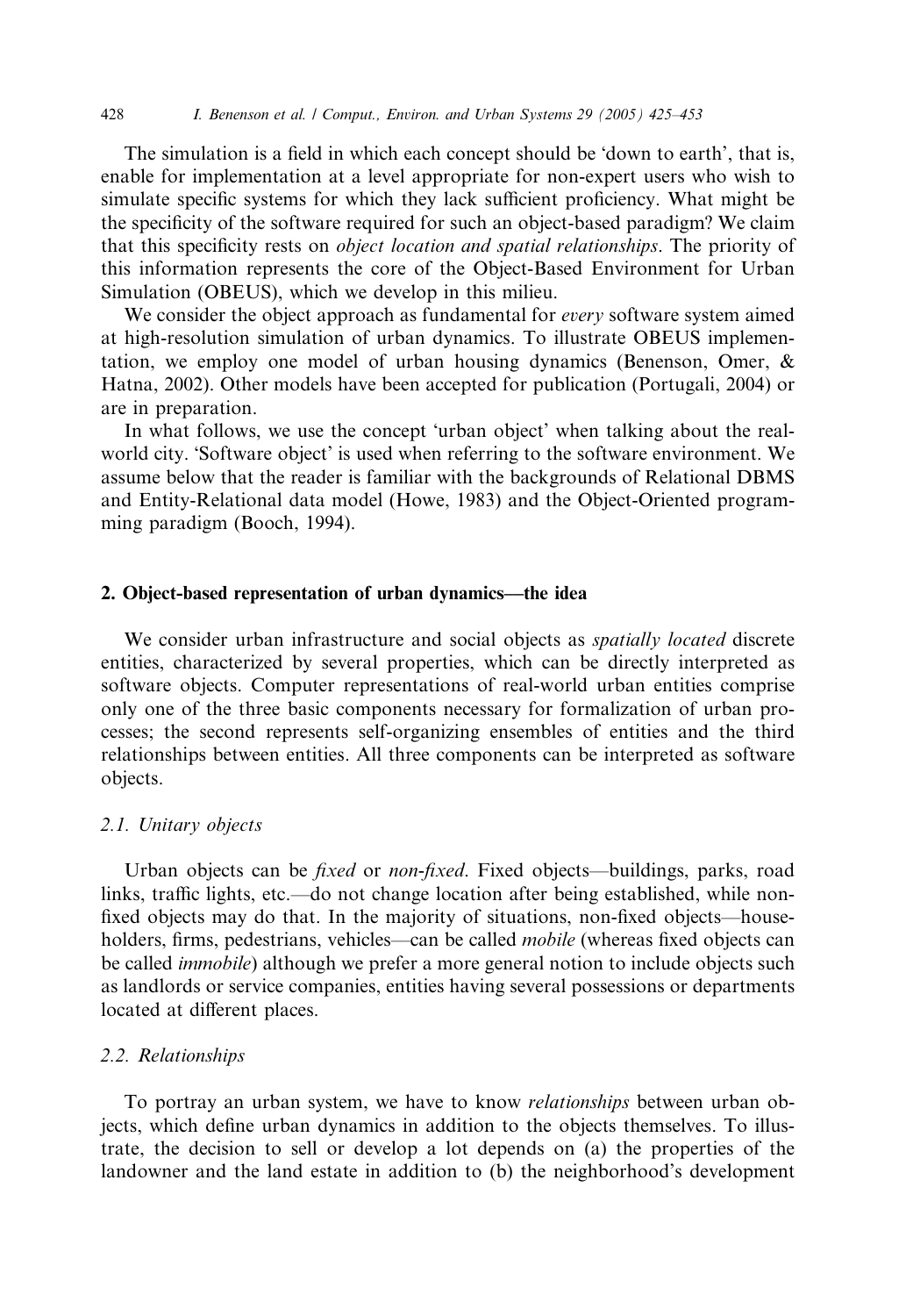potential. The latter demands information about which lots are proximate to the respective lot, and the nature of the influence of each neighbor on the lot considered. A decision to open a new boutique, for example, depends on (a) an entrepreneur's ability and the rent at the potential site as well as (b) the location's attractiveness for potential customers, a factor that depends in turn on accessibility (e.g. the time it takes to travel to the site) and other factors that impinge on the properties of the location–customer relationship. The above examples emphasize specificity of the urban system. Like any other geographic systems they necessarily rest on the spatial relations maintained between objects.

Relationships, whether spatial or not, have their own properties; the total dominance of the relational database approach, which follows the Entity-Relationship Model (ERM), is the best proof of the efficiency benefits achieved by the distinction between objects and relationships and the view of relationships as self-existing software objects (Howe, 1983).

#### 2.3. Domains

The contemporary view of the city as a complex system assumes that ensembles of objects that partly inherit properties from their unitary components while partly displaying properties of their own can self-organize over time (Portugali, 2000). From the perspective of the object-based approach, we also consider self-organizing spatial ensembles of unitary urban objects as objects and refer to them as *domains*. Typically, domains represent neighborhoods populated by individuals belonging to distinct socioeconomic groups or characterized by specific land uses. The milliondollar question asked by complex system theory with respect to self-organization is to what extent the properties of ensembles are determined by the properties of the assembling objects. Whatever the answer, the simulation framework should provide tools for recognizing ensemble emergence and for relating between them and unitary objects.

#### 3. From an object-based paradigm to simulation software

As distinct from physics or chemistry, urban as well as ecological or other highlevel systems have not given rise to universally corroborated laws. Instead, geographic theory proposes concepts, such as the concept of regional modeling or the concepts of cellular automata and multi-agent systems that we sketched above. To apply the concept to multi-faceted urban reality, the researcher can utilize some of the existing formalizations of the phenomena or construct her own.

Simulation software then has to clearly determine its own position between the extremes of abstract concepts and rigid predetermined formalizations. Ideally, an environment for urban simulation should be as 'open' as concepts of urban dynamics are. However, the greater the freedom endowed the user, the less we benefit from the specialized simulation software. General-purpose programming languages implemented within user-friendly development environments––such as Visual Basic, Java,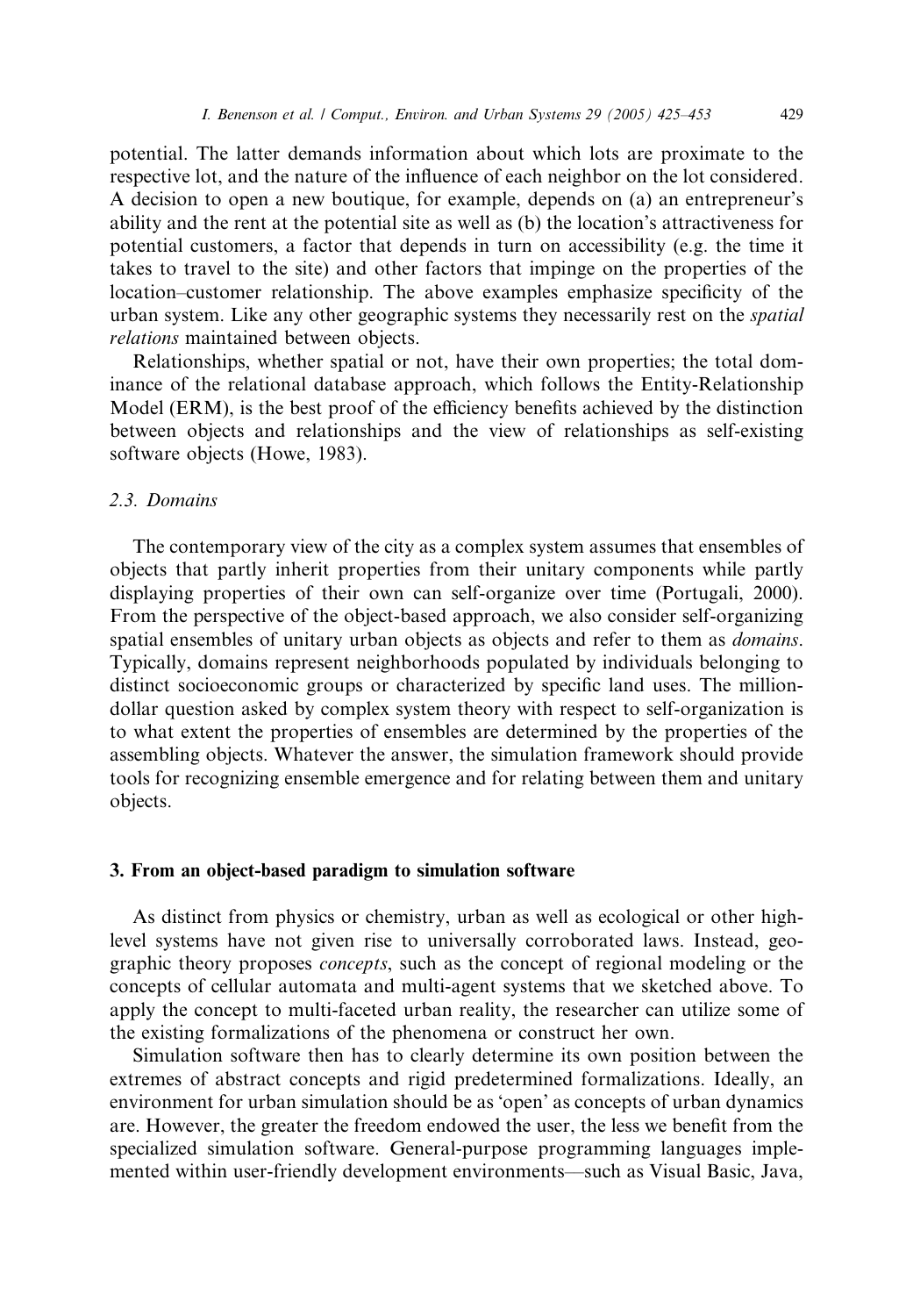Delphi, C++ or C#––are standard features of modern education, always at hand. The environments based on predetermined formalization of the laws of system dynamics promise significant reduction of development time but demand significant time for learning; they are also bound to specific kinds of data. Their use is always accompanied by the fear of discovering that something 'does not fit,' too late in the process.

The simulation practitioners are aware of this trouble; hence, the recent trend is towards environments that support specific concepts of the human or environmental system in question. For example, software environments for agent-based simulations provide frameworks for formalizing agent systems that are enriched with standard tools for the presentation and analysis of simulation results. Two fundamental features of this environment are: (1) its tendency to be as open as possible for different formalizations of agents' behavior provided that the user accepts an agentbased view of the system, and (2) the user's full responsibility for the formalization's correctness. Regarding urban systems, the most popular agent-based simulation environments are SWARM and SWARM-based systems. Recent developments, either superstructures based on SWARM––MAML (Gulyas, Kozsik, & Corliss, 1999), EVO (Krumpus, 2001)––or constructed from scratch––such as RePast (Re-Past, 2003)––emphasize this approach as they develop additional frameworks for formulating rules of agent behavior.

Our view is obviously close to this concept-oriented software. Our aim is to construct an environment that directly reflects the above object-based approach to the representation of urban reality. We argue that urban geographers share a common perspective; if we limit ourselves to *urban systems* and *urban processes*, we will be able to specify the universal object-oriented paradigm in a way that can significantly assist the ''object-talking'' student in formalizing and studying the dynamics of specific urban phenomena.

# 3.1. Software for high-resolution modeling of urban dynamics

Several approaches to high-resolution representation of urban systems have recently been proposed. They either focus on CA exclusively (Besussi, Cecchini, & Rinaldi, 1998; Couclelis, 1997; Wagner, 1997), or consider spatial relationships as a marginal issue (Ginot, Le Page, & Souissi, 2002). Some of these approaches approach the OB paradigm we propose. Free Agents in City Space' (Portugali, 2000; Portugali et al., 1997) and the FEARLUS software system (Polhill, Gotts, & Law, 2001) differentiate between mobile and immobile objects but because both are based on cellular space, they defer the idea of objects as representations of real-world entities and do not consider relationships explicitly. Erickson and Lloyd-Jones (1997) as well as Semboloni (2000) consider non-uniform partitions of urban space but account for infrastructure units only. Batty, Xie, and Sun (1999) use ensembles limited to neighborhoods of different size whereas others (Benenson, 1999; Portugali et al., 1997) restrict themselves to areas populated by agents possessing similar properties. As far as we could ascertain the idea of direct software interpretation of real-world objects, ensembles, and the relationships between them is absent from the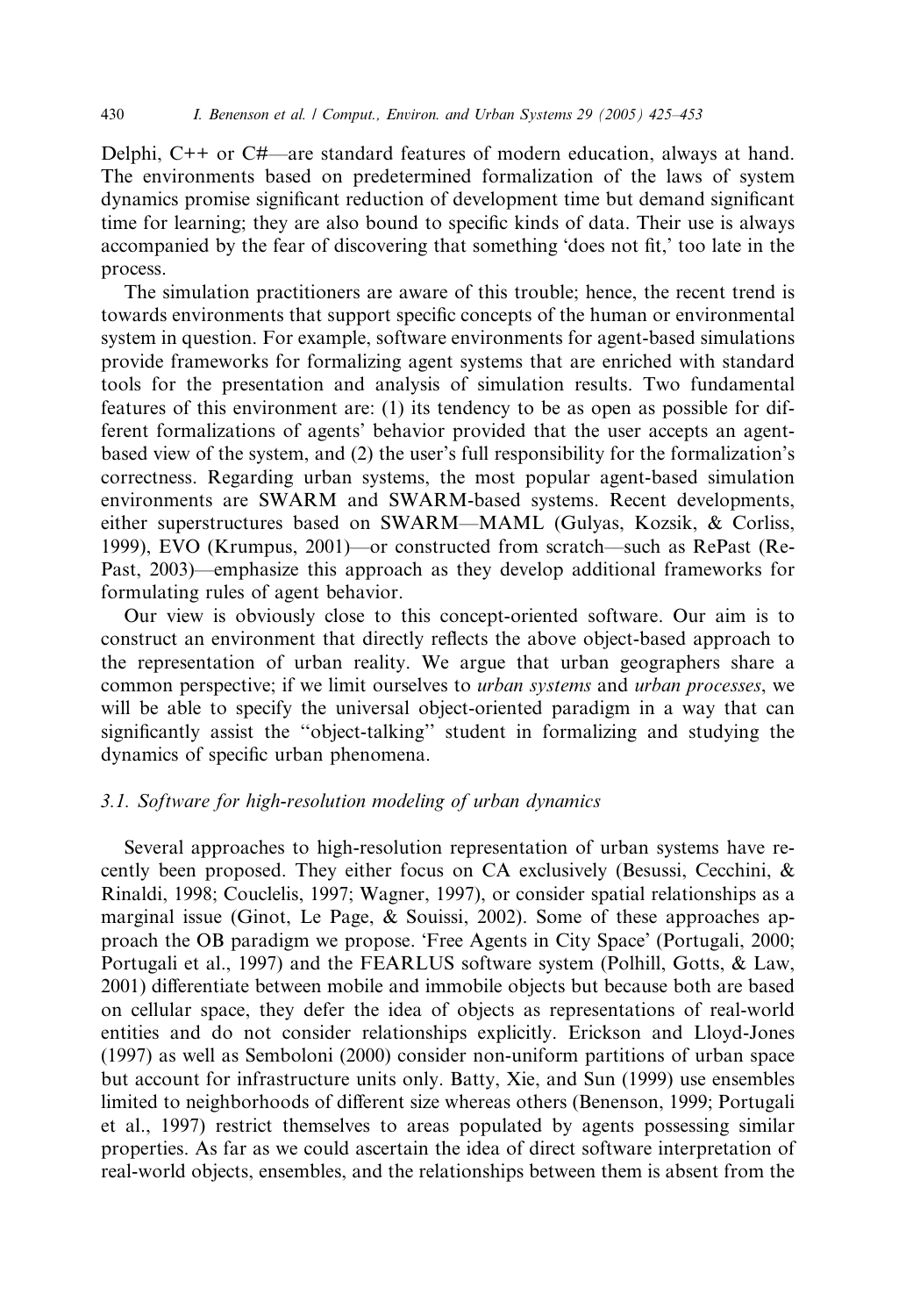journal literature (Ginot et al., 2002; Gruer, Hilaire, Koukam, & Cetnarowicz, 2002; Lorek & Sonnenschein, 1999; Noth, Borning, & Waddell, 2003) and Internet sources (Anonymous, 2002).

# 3.2. The problems to be addressed

A dynamic system aimed at integrating the ideas behind GIS, CA, MAS and selforganization within an OOP environment raises a number of technical and conceptual problems. The conceptual problems relate to the management of the two components––relationships and ensembles––that manifest system complexity. Let us mention just two basic issues:

Recognition and management of ensembles. The behavior of urban objects depends on the location, form, and state of domains; the system should capture the emergence and evolution of the latter. Recognition and updating of domains should accompany any change in the location and/or state of unitary objects, a task that might be computationally complex.

Synchronization of events. Two householders, ignorant of each other, try to occupy two apartments in the same house. Who will finally settle there? The management of events that occur simultaneously yet influence one another induces synchronization problems of the sort intensively discussed in CA, MAS, temporal GIS and other research dealing with discrete-time systems (Berec, 2002).

Within the framework of the object-based approach, the synchronization problem is directly translated into the problem of updating relationships that change in time and in space. The results, especially for many-to-many  $(M:N)$  relationships, depend on the updating sequence. For example, for landlords who can hold several possessions and do that in common (i.e., be in  $M:N$  relationship with them), the decision of one landlord to sell her share of a certain possession can influence the behavior of the others; whose decision has precedence, and how does the decision of one influence the behavior of the others? The urban modeler usually lacks any clear idea regarding these details, information that can initiate conflicts and introduce inconsistencies in the implementation of the model rules. The problem is not exclusive to  $M/N$  relationships. Householders who migrate between urban habitats provide a similar example. As mentioned, if a certain habitat is potentially suitable for several householders, which householder has the right to decide first as to whether to occupy the habitat? Should the others then be made aware that the habitat is no longer available and to excluded it from their search? The conceptual issues pertaining to synchronization thus entail basic technical problems in systems including non-fixed objects. Any relocation of urban non-fixed objects demands re-evaluation of their relationships; this might cause system performance to drop to an inappropriate level. Developments in CA, MAS, temporal GIS, and Object-Oriented Database Systems indicate that there is no general solution to the synchronization problem, but the existing methodology can provide reasonable solution in each specific case (Zeigler, Praehofer, & Kim, 2000).

What follows is a minimal formal framework aimed at implementing the objectbased perspective of urban systems, which dictated the choice of limitations we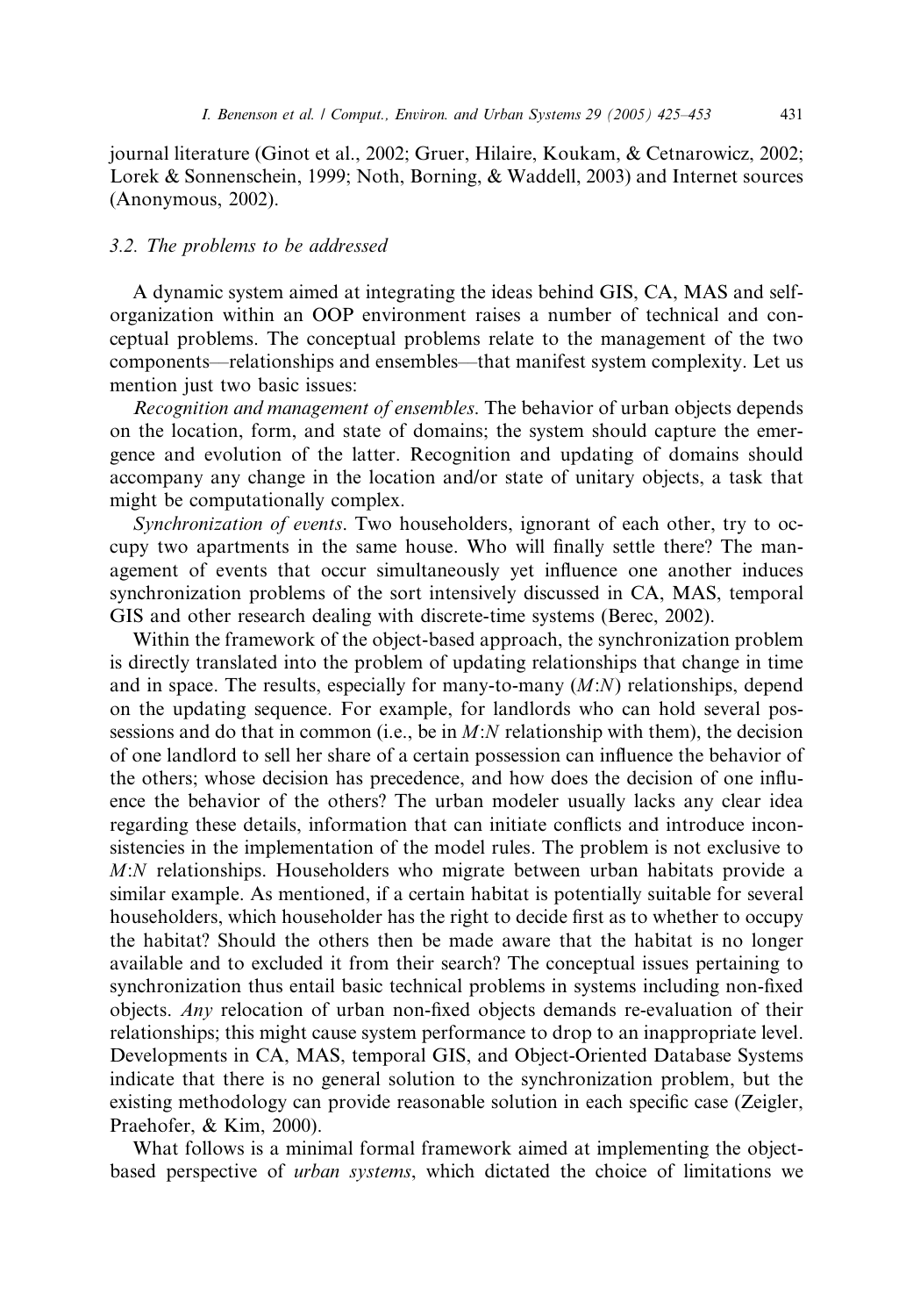imposed on the system. The only, and again 'down to earth,' argument in favor of the proposed implementation is its adequacy for the majority if not for all urban models of which we are aware.

### 4. OBEUS––minimal implementation of the object-based approach

OBEUS is comprised of two levels of classes––Universal and User. The abstract classes belonging to the Universal level are considered as necessary for any urban process. Classes at the User level inherit these abstract base classes and implement models of specific phenomena, housing dynamics in the cases illustrated. If the phenomena are sufficiently general, which is true of residential dynamics, then many of the objects at the User level can be reused in other models. Although we may hypothesize that this transferability might dissect the User level into two or more sub-levels, one containing more general and frequently reused classes of objects, and the other application-specific ones, the issue goes beyond the limits of this discussion. We therefore assume here that the objects found at the User level are constructed anew with every application.

# 4.1. Basic abstract OBEUS objects—unitary, relationships, populations

The minimal implementation of the proposed object-based approach starts with classes of unitary urban objects of different types. This generalizes the GIS layer approach (Fig. 1) and resembles representations of human agents as superimposed on the infrastructure CA (Polhill et al., 2001; Portugali, 2000; Portugali et al., 1997). OBEUS classes of unitary objects represent both actual spatially located' urban objects whose location and shape are important, and 'non-located' objects for which only their non-spatial properties are considered significant. Examples of unitary located objects are land parcels, buildings, street segments, firms, public institutions, and cars. The location of landlords or the municipality is usually of minor if any value for representation of their behavior, hence, they can serve as examples of unitary non-located objects.

Another kind of OBEUS abstract class is population. Population objects contain data regarding all unitary objects of a specific type and aim at managing spatial ensemble. Typical examples of ensembles are suburbs populated by members of a particular socioeconomic group and areas exhibiting similar land use. Ensemble is a dynamic entity that emerges in space; the membership to a social, economic, or demographic group in the city is defined by objects' attributes, as in the case of ethnicity, income, or age in a case of householder objects.

As we stated, unitary objects and ensembles are insufficient for representing realworld urban systems. To construct such a system we introduce software objects that represent real-world relationships maintained between urban entities. These classes of relationship objects constitute the third basic component of OBEUS.

Let us consider unitary, ensemble and relationship software objects in detail.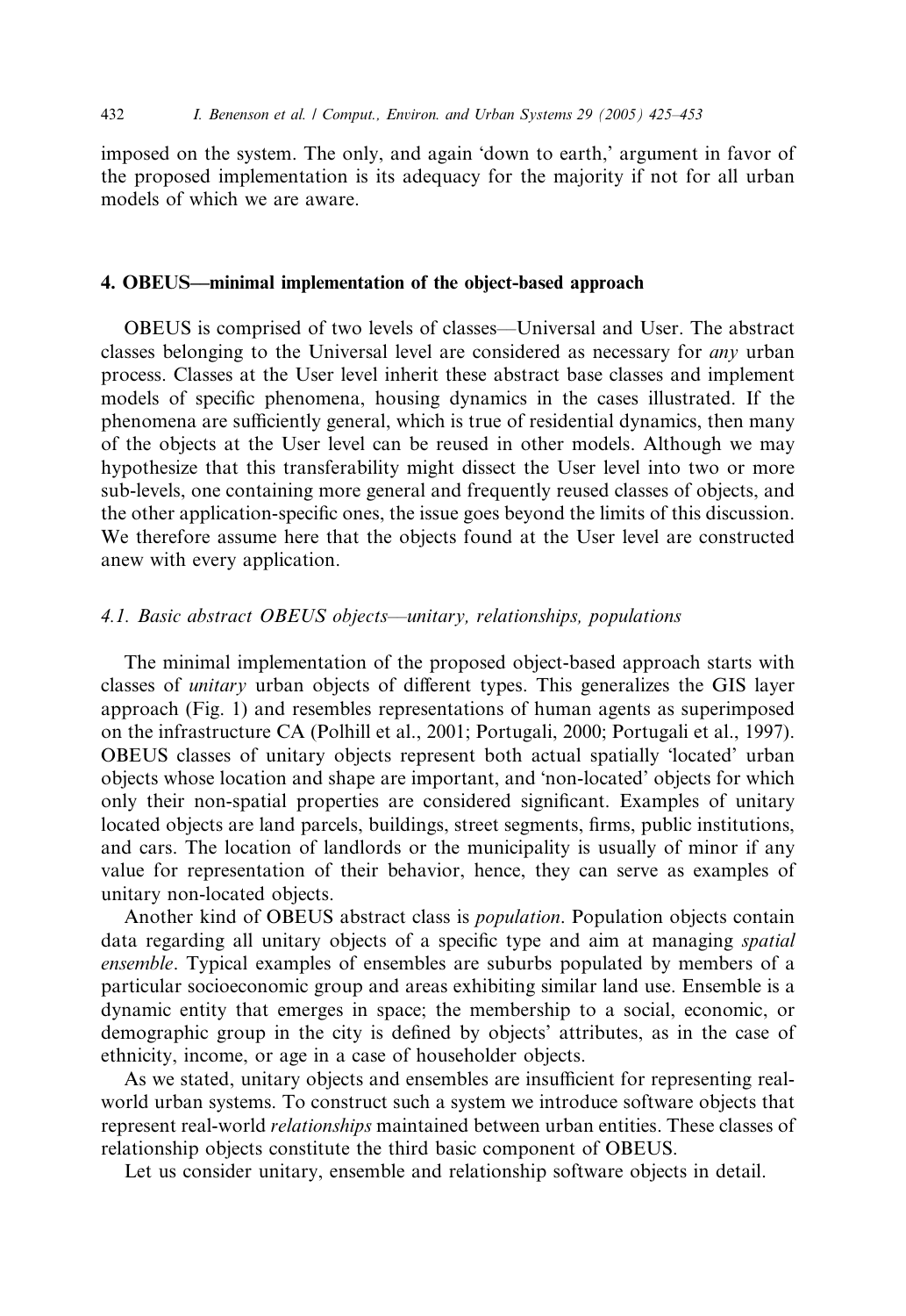## 4.2. Fixed and non-fixed unitary urban objects and their location

We distinguish between two main groups of unitary objects: those that are spatially fixed (immobile) after being established, that is, households, houses, lots and street segments, and those that are spatially *non-fixed* (mobile), that is, householders, cars and firms. However, while fixed' and immobile' are treated here as synonyms, the notion of 'non-fixed' is broader than 'mobile.' For example, landlords, whose role in the model is to possess property, are non-fixed because their properties can change, but the movements of landlords themselves may be irrelevant. There are different kinds of objects within each group; each kind is represented by objects of a specific software class. The mode of location depends on the group to which the class belongs.

Fixed objects are located *directly*, in a manner similar to vector GIS, that is, by means of a coordinate list. The list contains details of the object's spatial



Fig. 2. Location of non-fixed object by pointing to fixed ones: (a) objects which location is important (householders); (b) objects which location is unimportant (landowners).



Fig. 3. Possible ways of object location in OBEUS.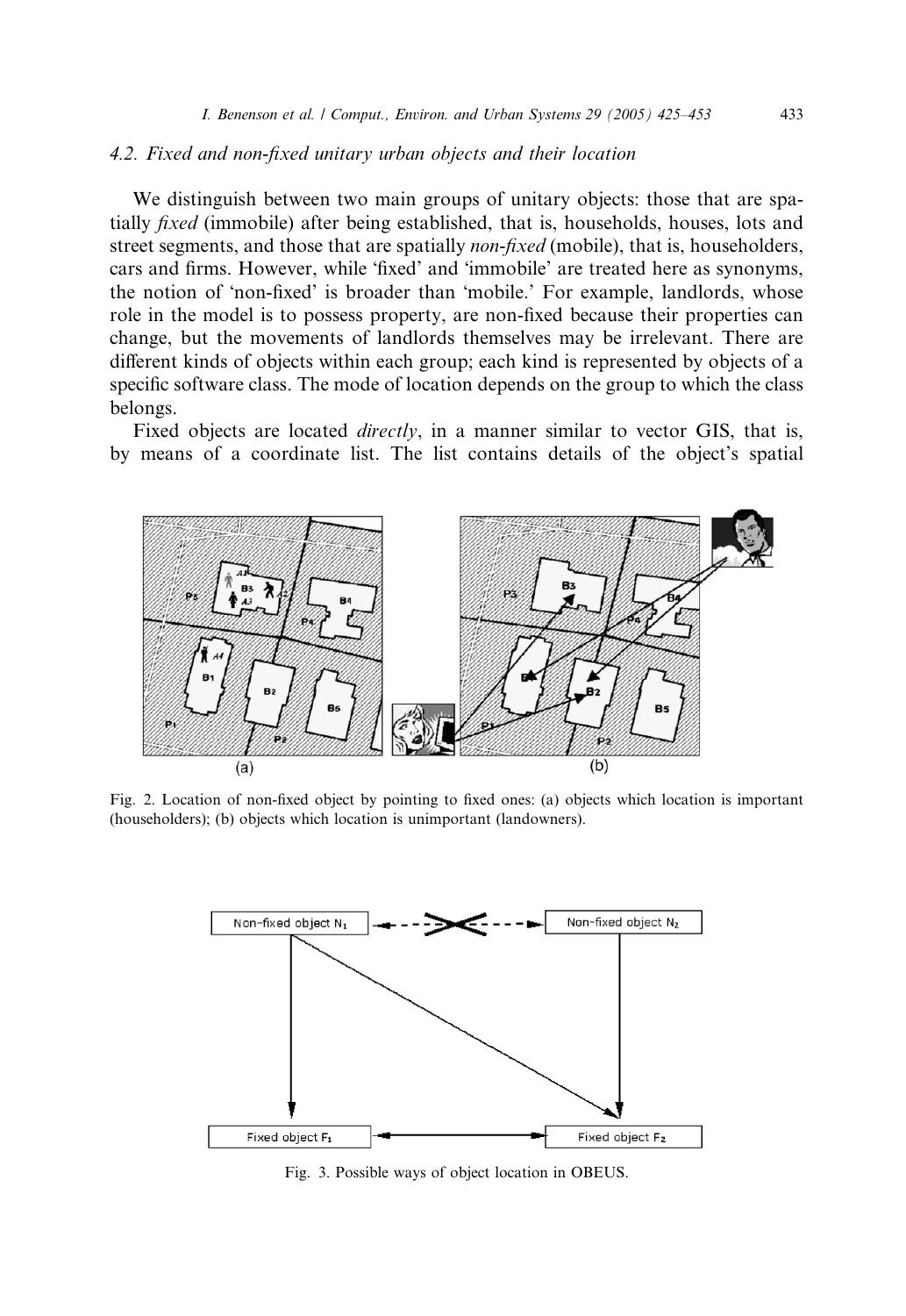representation––vertices of edges, centroid, minimal bounding rectangle, and so on. Features of planar GIS layers or 3D CAD-models can represent urban objects in spatially explicit models. For theoretical models, the points of a regular grid usually suffice.

We locate non-fixed urban objects by pointing to one or several fixed ones. For example, householders are located by pointing to their habitats (Fig. 2a). Non-fixed urban objects, whose location is unimportant, are nonetheless related to fixed ones by pointing; for example, landlords point to their properties (Fig. 2b).

We do not allow in OBEUS for direct relationships between non-fixed objects (Fig. 3). The reasons are nothing but utilitarian. First, spatial relations between fixed objects are also fixed after these objects are established; thus, they can be estimated and updated only when new fixed objects are created. Second, relationships between non-fixed objects can be easily obtained as a superposition of relationships of the non-fixed–fixed and fixed–fixed type. Third, re-estimation of non-fixed–non-fixed relationships can become unwieldy if many non-fixed objects change their location simultaneously.

All urban models we are aware of can be interpreted in terms of fixed–fixed and non-fixed–fixed relationships. The latter are sufficient for representing the relationships between non-fixed objects in models of residential dynamics (Benenson, 1998; Benenson et al., 2002; Portugali et al., 1994, #32; Portugali et al., 1997); pedestrian dynamics (Batty, DeSyllas, & Duxbury, 2002; Blue & Adler, 2001; Gipps & Marksjo, 1985; Turner & Penn, 2002; Weifeng, Lizhong, & Weicheng, 2003); and automobile traffic (Chowdhury, Santen, & Schadschneider, 2000; Hidas, 2002; Nagel, Rickert, Simon, & Pieck, 2000; Nagel & Schreckenberg, 1992; Schadschneider, 2000; Wolf, 1999).

To obtain the flavor of models where direct relationships between non-fixed objects is essential, we forward the reader to descriptions of the dynamics of flocks and fish schools (Brogan & Hodgins, 1997; Levine & Rappel, 2001; Reynolds, 1987; Toner & Tu, 1998; Vicsek, Czirok, Ben Jacob, Cohen, & Schochet, 1995) in addition to the Boids' site, [http://www.red3d.com/cwr/boids/.](http://www.red3d.com/cwr/boids/)

#### 4.3. Management of time in OBEUS

OBEUS architecture utilizes the discrete time approach and implements two synchronization modes.

Synchronous. In this mode, all objects are assumed to change simultaneously. The calling order of the objects has no influence in this mode, but conflicts arise when agents compete over limited resources, as in the case of two householders trying to occupy the same apartment. Resolution, if ever, of these conflicts depends on the model's context, a decision OBEUS leaves to the modeler. It is worth noting that the logic of synchronous updating often pushes conflicts further down the time path. If two mutually avoiding agents (i.e. the probability to leave the location for each one increases when the other is nearby) occupy adjacent locations and simultaneously leave them at a given time-step, then in synchronous mode nothing can prevent occupation of these locations by another pair of avoiding agents.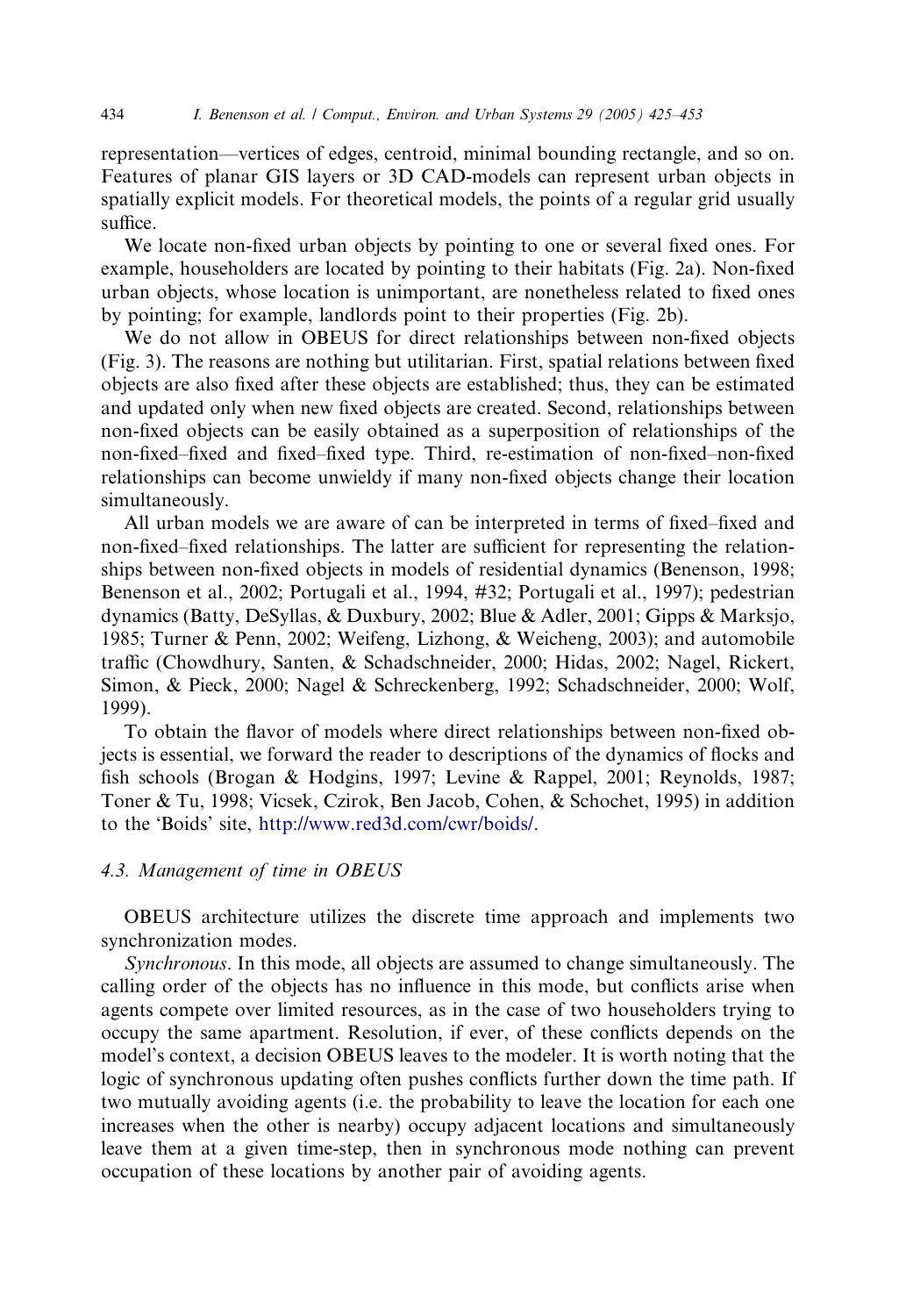Asynchronous. In this mode, objects change in turn, with each observing the urban reality as left by the previous object. Conflicts between objects are thereby resolved; instead, the order of updating (often, but not necessarily, random) is critical as it may influence results. OBEUS demands that the modeler define an order of object actions according to several templates; random sequence, sequence in order of some characteristic, and object-driven sequence are currently being implemented.

#### 4.4. Relationships between urban objects as software objects

In OBEUS, we combine the requirements of ERM and OO approaches by considering relationships between unitary objects of types A and B as a new class of objects––an AB\_Relation––that encapsulates the relationship's attributes. Objects of classes A and B maintain references to objects of class AB\_Relation and vice versa. Fig. 4 presents examples of apparent transformation of neighborhood relationship between parcels, and the overlap relationship between parcels and buildings retrieved in GIS and stored according to an ERM model into an object of AB\_Relation class. It is worth noting that by so doing, we implement the Object-Oriented Database (OODB) view on the urban system (Booch, 1994).

To make OBEUS appropriate for the geographic modeler, we impose some essential limitations on the semantics of the relationships held between urban objects. The objective of these constraints is to preserve updating consistency and utilize the fixed/non-fixed dichotomy. First, we assume that relationships between fixed objects are also fixed, that is they do not change after being established. Second, as mentioned above, in OBEUS we do not permit direct relationships between non-fixed objects. Non-fixed unitary objects in OBEUS can be related to fixed objects only; in this way locating of non-fixed objects is a special case of relationship. Third, we encapsulate the methods that alter relationships within non-fixed objects and assume that non-fixed objects have exclusive update rights, while the related fixed objects can only query the relationship's attributes. One implication of these constraints is that neighborhood relationships are defined for fixed objects only. The householder's neighbors, for example, are thus defined as inhabitants of the houses adjacent to the householder's house.

Direct relationships between non-fixed objects are undoubtedly important in the real world. For example, aggressive pedestrians can clash when several are spatially packed in a shop's queue. Nonetheless, this relationship is adequately represented for all pedestrians by simply pointing to the shop itself. We are simply unaware of highresolution urban models that account for direct relationships between non-fixed objects: As already mentioned, in the great majority of the important situations we are aware of, relationships between non-fixed objects are traced via relationships between these non-fixed objects and fixed objects.

#### 4.4.1. Leader–follower pattern of relationships in OBEUS

OODB theory pays considerable attention to the problem of managing relationships between objects. The previous example of a property whose ownership is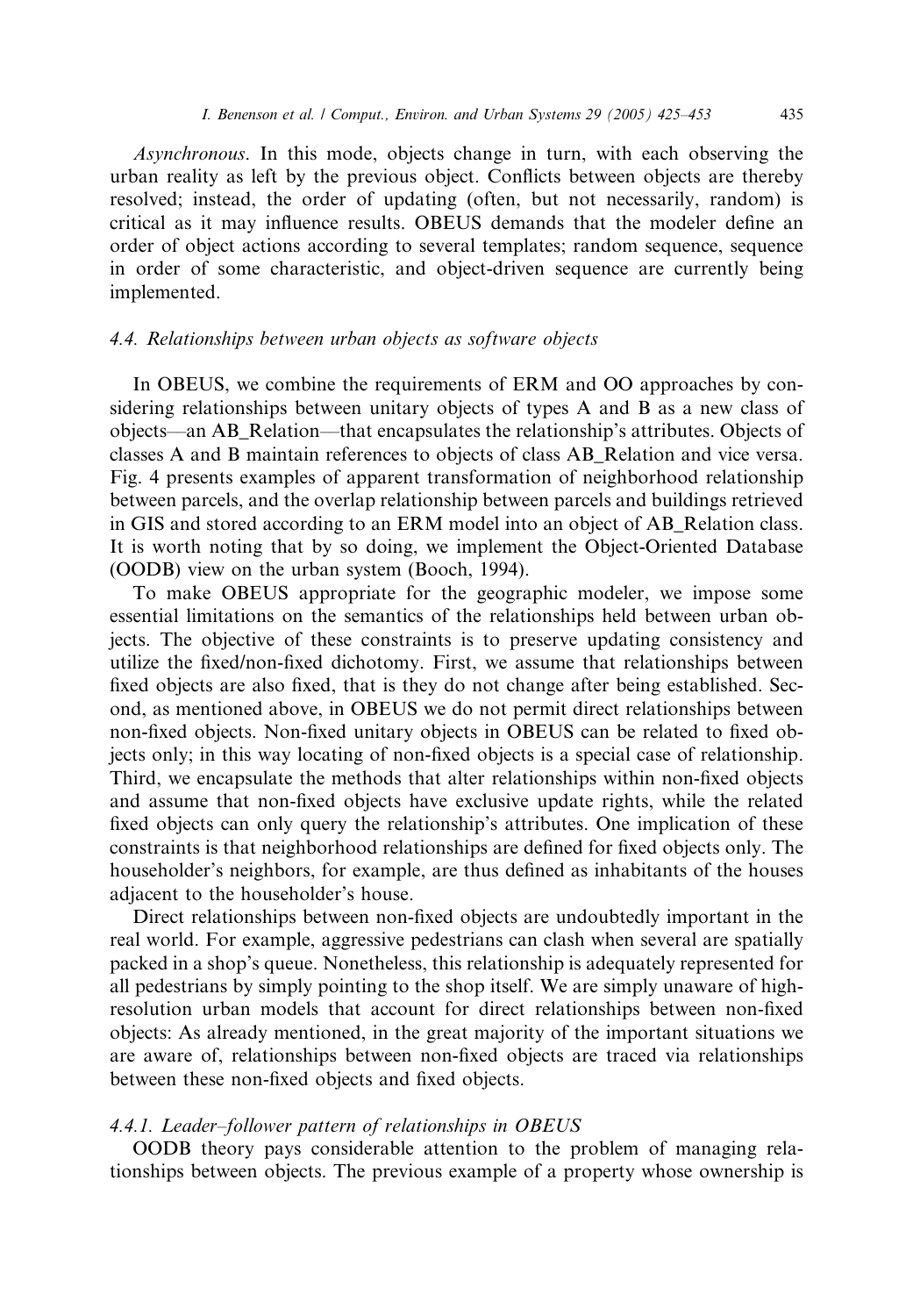

Fig. 4. Examples of 1:N neighborhood relationship and M:N relationship between objects of two different types and their implementation in OBEUS.

shared by two landlords and the conflict arising when one landlord wishes to sell her share while the other does not want to transmits some of the problem's flavor. Temporal GIS faces the same problem regarding the updating of connected or adjacent features whose shape can change over time (Miller, 1999); for instance, when the shape of one of two contiguous polygons of the continuous coverage must be changed. This problem applies to all three of the relational types, that is, 1:1, 1:N, or M:N.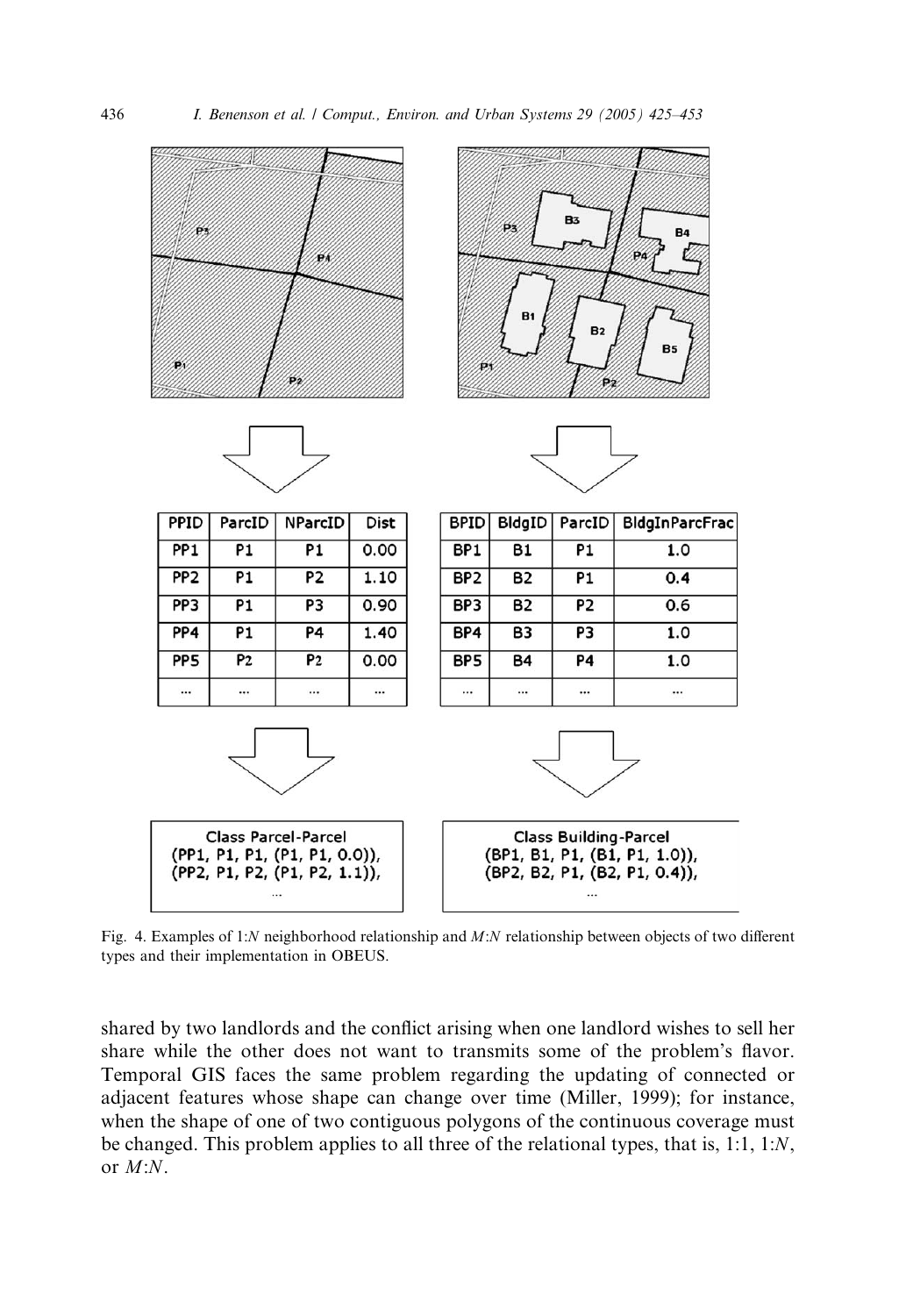The problem of managing relationships has no one general solution; instead, several are proposed, each depending on the nature of the objects and the relationship's semantics. One can refer to the computer science literature for complex situations (Peckham, MacKellar, & Doherty, 1995). In OBEUS, we follow the development pattern proposed by Noble (2000). To retain consistency of relationships, an object on one side, termed the *leader*, is responsible for managing the relationship. The other side, the follower, is comprised of passive objects. The leader provides an interface for managing the relationship, and invokes the followers when necessary.

There is no need to establish leader or follower ''roles'' in a relationship between fixed objects once the relationship is established. In OBEUS, in relationships between a non-fixed and a fixed object, the non-fixed object is always the leader and is responsible for creating and updating the relationship. For instance, in a relationship between a landlord and her property (when ownership cannot be shared), the landlord initiates the relationship and is able to change it. In relationships between a car and a parking place, the car is the leader.

Non-fixed objects are natural candidates for leader in the case of a  $M:N$  relationship as well. For example, landlords who can share ownership of several parcels are the leaders in a landlord–parcel relationship, just because they make the decisions concerning their property in the real world. Another example can be a relationship between an apartment and its residents, when more then one resident can occupy the apartment. The mobile householders are the relationship's leaders in this case as well; they decide when to vacate the apartment.

It is worth noting that  $M:N$  relationships are difficult to implement and might incur significant overhead both in terms of development time and performance. We permit M:N relationships in OBEUS but tend, when possible, to consider the one-tomany alternative as a substitute for the same relationship.

The leader and follower should be defined separately for each relationship. In addition to than consistency, the latter ensures that the algorithm implemented for relationship updating will result from *intentional* thought. There is no proof that the majority of real-world urban situations can be imitated by the leader–follower pattern, although we are not aware of any instances of urban models where more complex patterns (circular or multiple causation, for example) are applied.

#### 4.4.2. Advantages of introducing relationships as software objects

The distinction between objects and relationships, and employment of the leader– follower pattern, offer immediate advantages for software applications. For example, it provides an identical framework for CA and explicit GIS-based land-use models, both of which are based on neighborhood relationships. For square CA grid and von Neumann or Moore neighborhoods, the degree of neighborhood relationship is either 1:4 or 1:8, while for White and Engelen's (1993) constrained CA, the degree of neighborhood relationship is 1:113, based on neighborhoods of radius 6 around the cell. The only difference between CA models and GIS-based representation of land units based on Voronoi or other partitions of a plane (Benenson et al., 2002; Flache & Hegselmann, 2001) is the variation in degree of neighborhood relationship from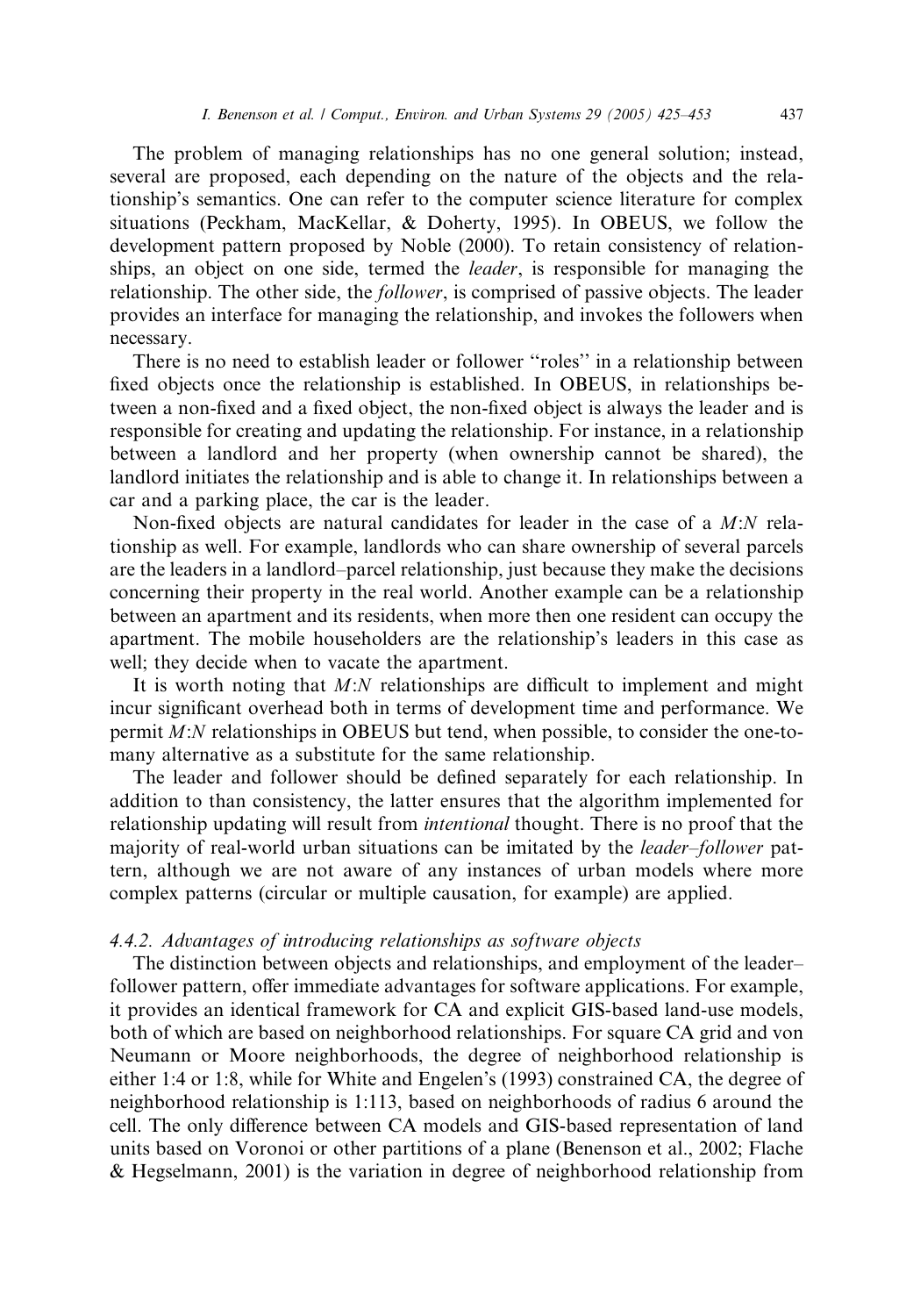parcel to parcel, which is identical for cells of the CA. The distance between the cell and its neighbor, the length of the common boundary and other factors can be considered attributes of a neighborhood relationship object (a member of the AA\_Relationship class).

Relationships between fixed objects should be initialized when fixed objects are initiated and after that retrieved only. Relationships between non-fixed and fixed objects are initiated or eliminated according to requests from the former because they are always leaders within the relationships.

# 4.5. Population as a container for meta-data

Urban objects always deal with information found on levels above the individual and local level. Human residential agents, for example, have access to newspapers where lists of apartments for sale are published; these lists are properties of the set of habitat objects as a whole. To capture this comprehensiveness, we introduce *popu*lation software objects into OBEUS.

# 4.5.1. Population and self-organizing ensembles

Each urban simulation eventually approaches the enigma of self-organization (Portugali, 2000). In OBEUS, we attempt to grasp one aspect of self-organization only, namely, the emergence of ensembles of closely located unitary objects exhibiting similar characteristics. We call these ensembles *domains*. Domains intuitively represent industrial or commercial areas, rich or poor neighborhoods, or areas displaying a specific architectural style. We assume that domains can be determined by fixed predicates, defined on unitary objects. Stated formally, the set of unitary objects  $D_C$  form a domain, satisfying criterion C if

- 1. For each  $d \in D_{\rm C}$ , a sufficient number of d's neighbors (but not necessarily d itself) satisfy criterion C.
- 2.  $D_{\rm C}$  contains a sufficient number of unitary objects.

A simple algorithm recognizing emerging domains and following their evolution is proposed (Appendix A). This algorithm is very efficient because any object belonging to a domain defines it in its entirety. Fig. 5 presents a simple illustration of "Dark gray" domain  $D_G$ , with criterion G demanding that "more than 50% of the neighbors in a cell within a  $3 \times 3$  Moore neighborhood are dark gray." Note that, first, the criterion can be arbitrarily complex, and, second, the domain can consist of several continuous parts.

The importance of domains for representing urban phenomena is evident. Let us return to housing. A suburb containing many expensive apartments is considered an expensive neighborhood; the value of other estates consequently increases. One can investigate the consequences, for the city, of the positive feedback generated by the unsatisfied demand of wealthy agents who enter the area, buy properties, and subsequently reinforce these areas as 'expensive' domains. Alternatively, an expensive domain can disappear when wealthy agents became aware of a nearby polluting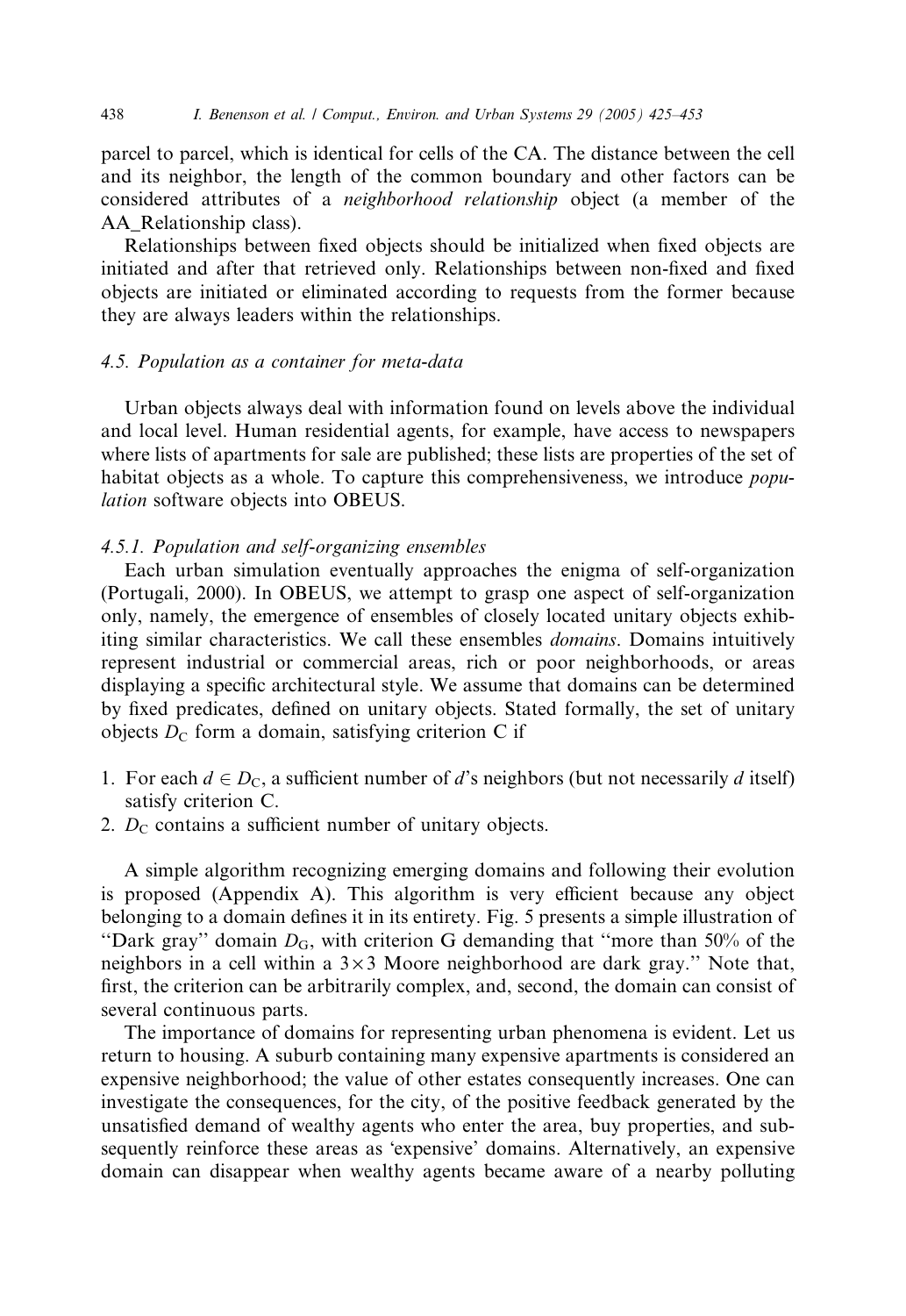

Fig. 5. Illustration of domain criterion. Cell belongs to 'Dark gray' domain  $D_G$  if 50% or more of its neighbors within a  $3 \times 3$  Moore neighborhood are dark gray.

factory and migrate out of the area. Another domain criterion may be based on the age of urban objects (e.g., the age of buildings), an idea utilized in deltatron CA (Candau, Rasmussen, & Clarke, 2002; Clarke, 1997).

Domains are obviously limited to capturing foreseeable' self-organization because their criteria are defined a priori. To weaken this limitation, criteria can be modified during experiments according the effects 'observed' or searched for on the screen (Fig. 7).

## 4.5.2. Population time versus time of unitary objects

In OBEUS, we distinguish between *population time* and *time of unitary objects*. Population objects are updated (that is, their domain criteria are tested, and the domains are recognized, updated, or eliminated with respect to the state of the unitary objects) in the course of population time, which is independent of the time of unitary units and follows its own synchronization agreements. It is natural to expect population time to be inherently slower' than the time of the unitary objects. Hence, methods managing population domains are applied less frequently than methods managing unitary objects. It is worth noting that the concept of different times for objects of different types can easily be generalized and that objects of each type can be considered within their own time frame. In OBEUS, we accept the convenient assumption that there exists a minimal time unit  $\tau$ ; we can then express the time units of different objects and populations in units of  $\tau$ .

## 4.5.3. Relationships between domains and unitary object

As with non-fixed objects, domains in OBEUS can be related to fixed objects only. These relationships can capture properties such as distance between unitary fixed objects and the domain; several definitions of distance based on objects' and domains' centroids, boundaries, etc. can be evidently applied. Analysis of available urban models demands consideration of domains of fixed as well as non-fixed objects (low-cost dwellings and poor householders, for example).

Domains can always change, which automatically makes them leaders in the relationship with unitary objects. As in the case of non-fixed objects, OBEUS ignores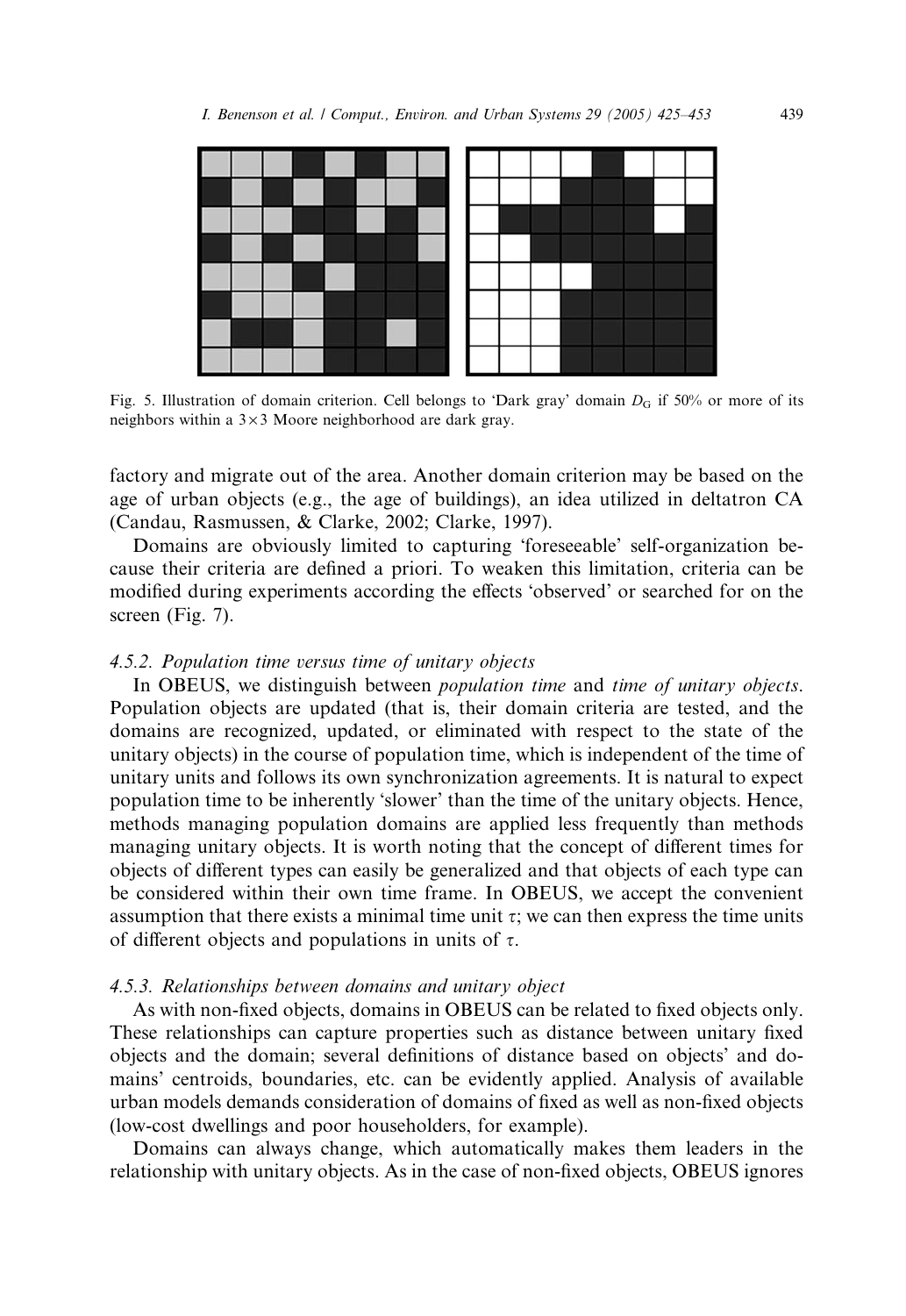direct relationships between domains and non-fixed objects or domain–domain relationships.

# 5. Abstract classes of OBEUS

# 5.1. Abstract base classes

Abstract OBEUS classes represent all the basic objects defined above: unitary urban objects, populations, relationships, and domains. These classes are organized in two-level hierarchy:

Entity represents unitary objects, and is inherited by

- *Estate* representing fixed (immobile) objects, and
- *Agent* representing non-fixed (mobile) objects

Domain represents sets of predicates that define domains.

Relationship represents relationship objects and is inherited by

- Estate–Estate,
- Agent–Estate,
- Domain–Estate

Population represents meta-properties and meta-methods for objects of a specific type.

Fig. 6 presents the hierarchy of OBEUS abstract classes and their main methods by means of a UML diagram (Booch, Rumbaugh, & Jacobson, 1999).

It is worth noting that none of the urban models we are aware of accounts for more than two of these relationship classes; the majority account for only one if any relationship class.

# 5.2. The 'City' as a singleton

Some of the properties of the urban system relate naturally to the city as a whole. These properties concern relationships between populations' attributes, as, say, the mean number of apartments in a building. The software class City represents the city as a whole. The software manages a single instance of the City class, a singleton according to Gamma, Johnson, and Vlissides (1995).

# 5.3. Class attribute

An abstract class Attribute is not directly related to the idea motivating this paper but it is useful and convenient. In OBEUS, attributes are typed, and common data types are supported, as are arrays. Attribute arrays are of the same scalar type so as to support internal comparisons between the array's different elements (for example, different components of the householder income).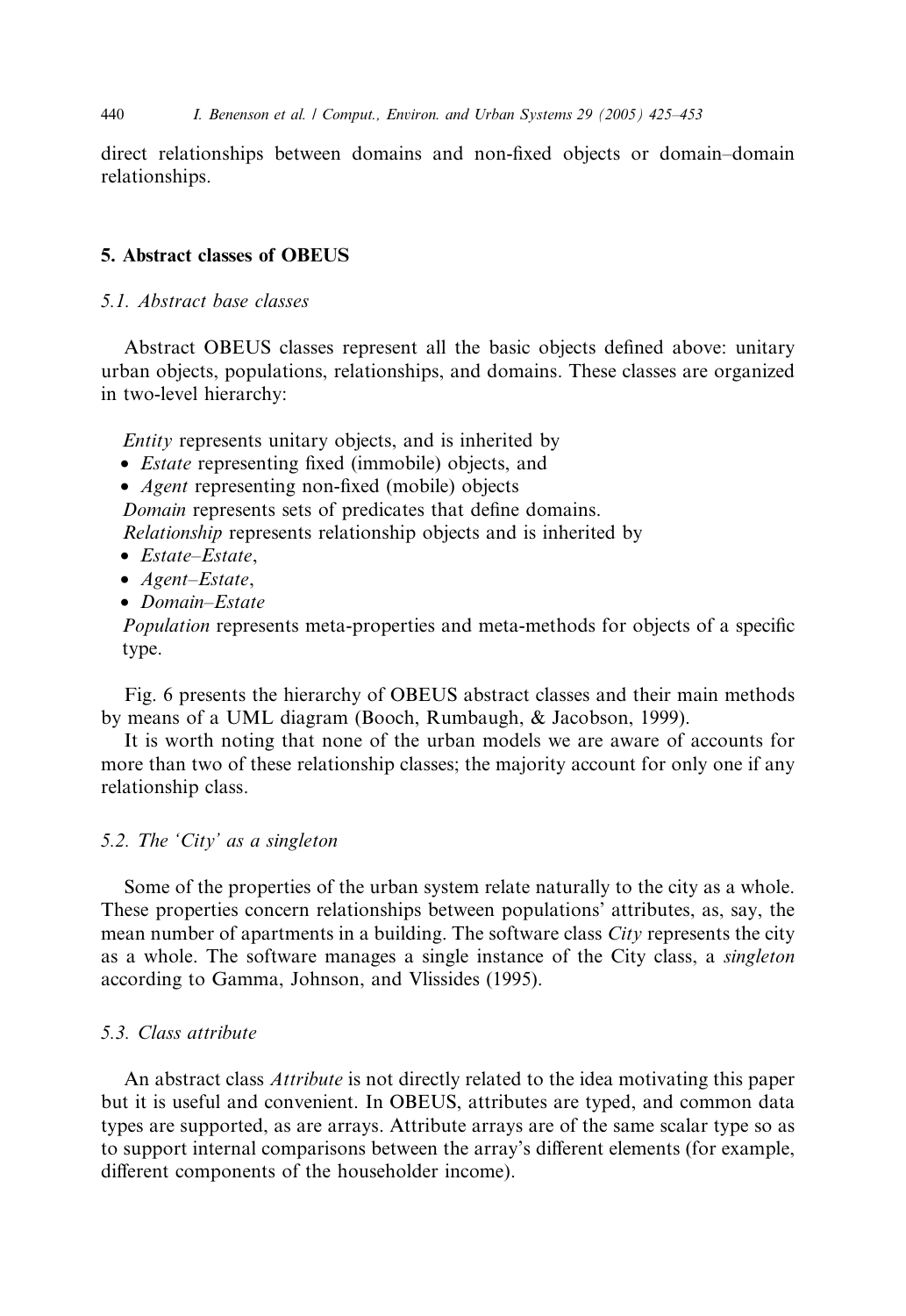

Fig. 6. Hierarchy of OBEUS abstract classes (transparent blocks) and extension of OBEUS for residential dynamics model (gray blocks).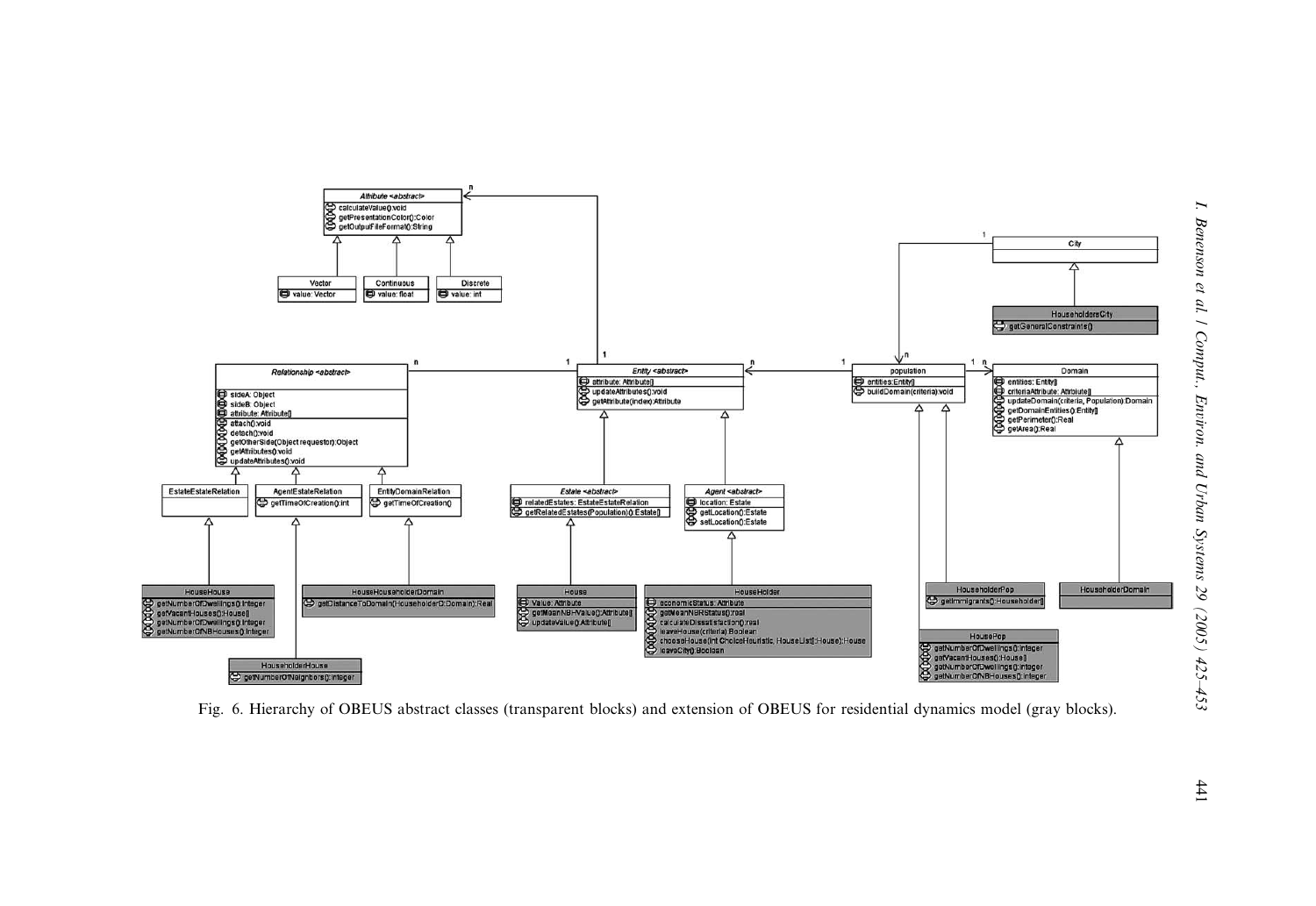# 6. OBEUS-housing––the object-based approach as applied to residential dynamics phenomena

The aim of user-level classes of OBEUS is to represent models of specific urban process. What follows is an application of OBEUS for the modeling of housing dynamics, the field of application in which we have maximal experience (Benenson, 1998; Benenson et al., 2002). The specific residential dynamics model we consider is based on the stress–resistance hypothesis (Phipps, 1988). According to this hypothesis, residential choice consists of three stages. At the first stage, householder agents estimate their dissatisfaction regarding their current location and decide whether to move it or not. If yes, at the second stage a householder agent scans vacant habitats, estimates dissatisfaction at each of them, and constructs a list of vacancies feasible for relocation. At the third stage, an agent tries to relocate and does so if the potential habitant is still empty. We assume further that householder agents act synchronously at each stage.

We will shortly illustrate an OBEUS implementation on two versions of the model. The first is an abstract model, aimed at studying self-organization of rich and poor neighborhoods in the city as an outcome of the interplay between the economic status of householders and the price of housing. The second, an explicit spatial model of residential dynamics in the Yaffo residential area of Tel-Aviv, aims at simulating the spatial dynamics of the Arab and Jewish population over the period 1955–1995. The results of these studies have already been published partially or in full. The abstract version (Benenson, 1998, 1999; Portugali & Benenson, 1995, 1997) is treated first; the explicit version (Benenson et al., 2002) follows.

# 6.1. User-level classes

Interfaces of user classes deal with the objects specifically associated with a model, in this case housing, that is, updating dwelling objects, relocating householder objects, managing domains representing areas of relatively homogeneous population and so on.

The classes implemented at the user level are as follows (Fig. 6):

 $City$  is inherited by

- HouseholderCity
- Population is inherited by
- HousePop and
- HouseholderPop

Estate is inherited by

- House
- Agent is inherited by
- Householder
- Estate–Estate relationship is inherited by
- House-House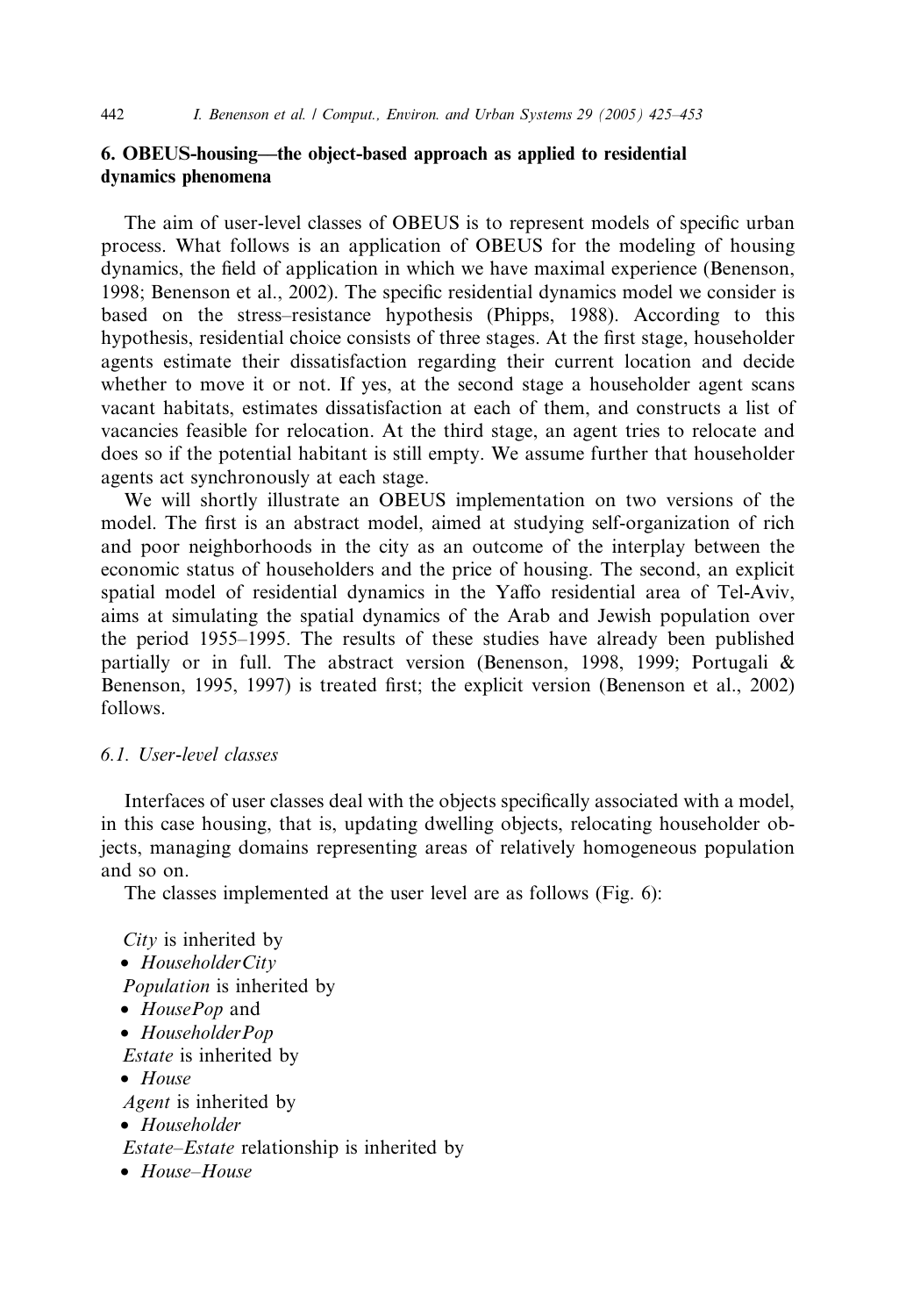Agent–Estate relationship is inherited by

- Householder–House
- Domain is inherited by
- HouseholderDom
- Domain–Estate relationship is inherited by
- HouseholderDom–House relationship.

The above structure is still 'neutral' regarding the objects' attributes. The abstract version of the model investigates the influence of self-organizing domains of reach' and 'poor' householder agents. For studying 'economic' self-organization attributes of House objects, the relevant attribute is its value, whereas the relevant attribute of Householder objects is their economic status. We do not include here details of value and income dynamics because they influence the objects' attributes only.

To construct relationship objects of the *House–House* class we assume that houses  $H_n$  that are the immediate neighbors of the given house H and the immediate neighbors  $H_{nn}$  of each of  $H_n$  are accounted for. The influence of all neighboring houses is assumed the same. Different definitions of the immediate neighbors are employed.

To investigate the self-organization of residential distribution in the city, criteria of domain should be given, and we use the following case: The house has more than f percent of neighboring houses, for which the mean income of the householders is above pth and below qth percentiles of the distribution of city householders by income (f, p, q-parameters,  $p < q$ ). We investigate the model for different sets of  $(f, p, q)$ ; usually, three criteria  $C_i$ ,  $i = 1, 2, 3$ , are employed with pairs of  $(p_i, q_i)$ denoting non-intersecting intervals of low,' medium,' and high' economic status. The width of the  $(\mathbf{p}_i, \mathbf{q}_i)$  interval and the minimal number of houses in continuous part of domain vary in model scenarios. The typical value of f is about  $0.5 - 0.8$ .

The methods employed at the user level are specified in line with the stress– resistance hypothesis. The basis for hypothesis, dissatisfaction function is implemented as the calculateDissatisfaction method of Householder class. The method calculates dissatisfaction of an agent depending on:

- mean price of dwellings in the house and in the neighboring houses (method get-MeanNBHPrice of the House class);
- mean economic status of the neighbors (method *getMeanNBRStatus* of the Householder class);
- distance to closest domain  $D_i$  defined by criterion  $C_i$  (method getDistanceToDomain of the *House* class).

Boolean *leaveDecision* of the *Householder* class returns 'true' or 'false,' at the first stage of migration behavior, depending on the decision of the householder agent to try to resettle or remain in the house.

We assume that householder agents have access to information regarding vacant houses throughout the city (we call this information 'global') when choosing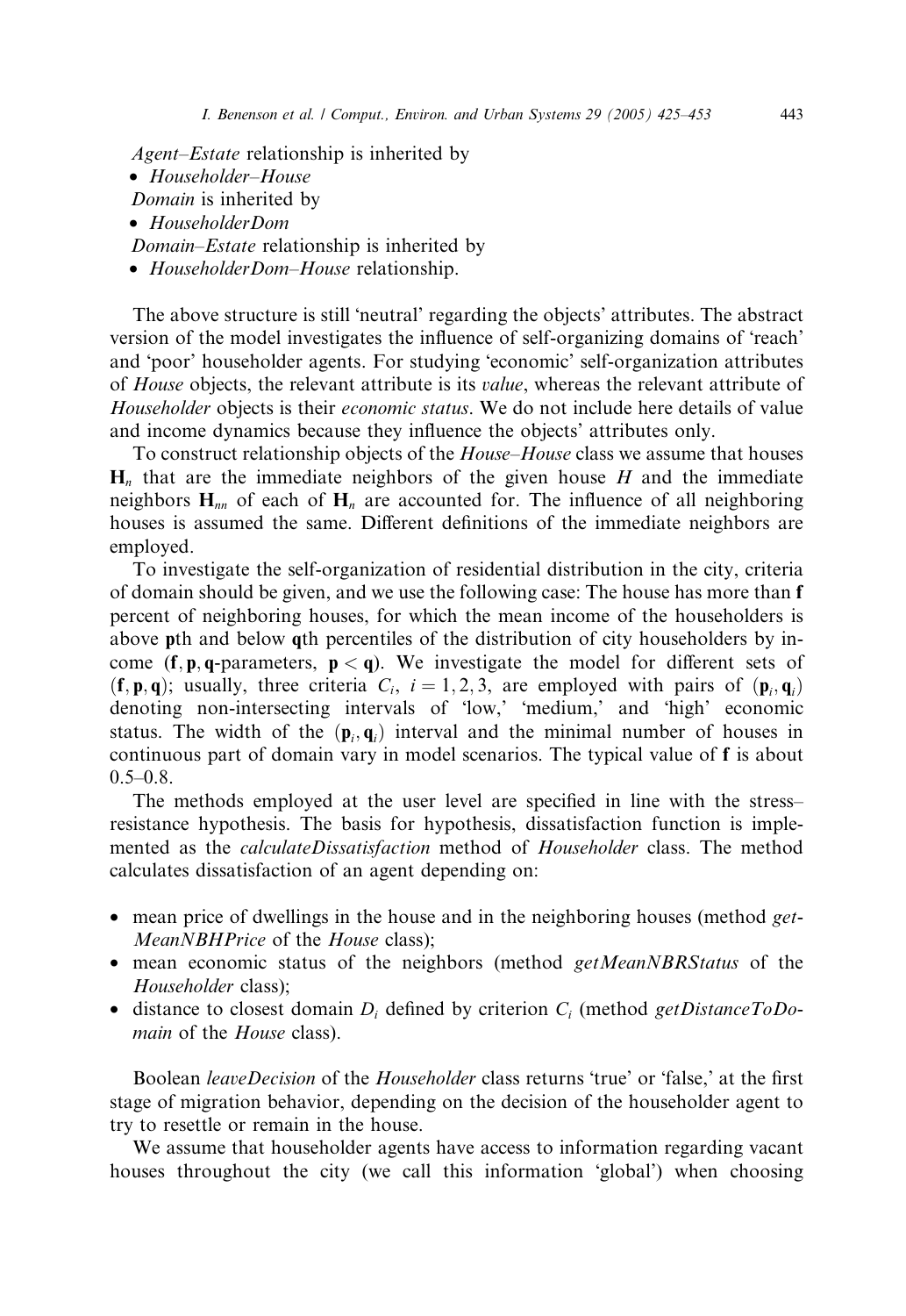new residences. The getVacantHouses method of the HousePop class returns a list of vacant houses that satisfy certain criteria, which, just as in the case of a dissatisfaction function, are based on the properties of the householder and properties of the other householders in the house, house itself, neighboring houses, neighboring householders, and domains existing at that moment.

Finally, the householder has to choose to occupy one of the houses on the list or cancel the choice. The *chooseHouse* method of the *Householder* class chooses a house from the list returned by the *getVacantHouses* method. If succeeded, the existing relationships of the Householder–House class are destroyed and new ones are created by setLocation method inherited of the Agent class. The chooseHouse method depends on the choice heuristic, for example, choose the vacancy having the lowest value of calculateDissatisfaction, choose the vacancy inversely proportional to values returned by calculateDissatisfaction, etc.

The model operates in synchronous mode. The time unit for updating unitary objects (houses and householders) is three months, and this time unit determines the time-related model parameters: the probability that a householder will leave the house, for example. The time unit for domain updating is set equal to one year (that is, four of the unitary objects' time units).

# 6.2. Example of the explicit model of housing

The explicit model of the residential dynamics of the Yaffo area of Tel-Aviv is based on the interplay between the ethnicity of the householder, of the neighbors and the architectural style of the house (Benenson et al., 2002). We suggest in this model that ethnicity of neighbors influence householder dissatisfaction; in addition, agents of different ethnicity prefer houses of different architectural style, that is House objects are characterized by their architectural style and capacity, both exported from the high-resolution GIS of the area (Benenson et al., 2002), while Householder objects by their ethnicity.

The neighbors of the house are defined as above, based on immediate and secondorder neighbors. The neighbors are defined by Voronoi coverage, constructed on the base of houses centroids. Houses are considered as immediate neighbors if they are not too distant from one another, their Voronoi polygons have common boundaries and they are located on the same side of the main road. We do not account for domains in the explicit model.

All methods applied in the abstract version of the model remain valid, but are modified to incorporate new parameters pertaining to the objects. The time units for unitary objects and populations are, as above, three months and one year, respectively; parallel updating is employed. The model's results were published in (Benenson et al., 2002).

To investigate the model per se, different non-spatial initial distributions of house and householder properties and different rules of status and value changes were investigated. In the explicit, real-world version, house properties were obtained from the GIS layers of Yaffo's houses. Householder agents were initialized on the basis of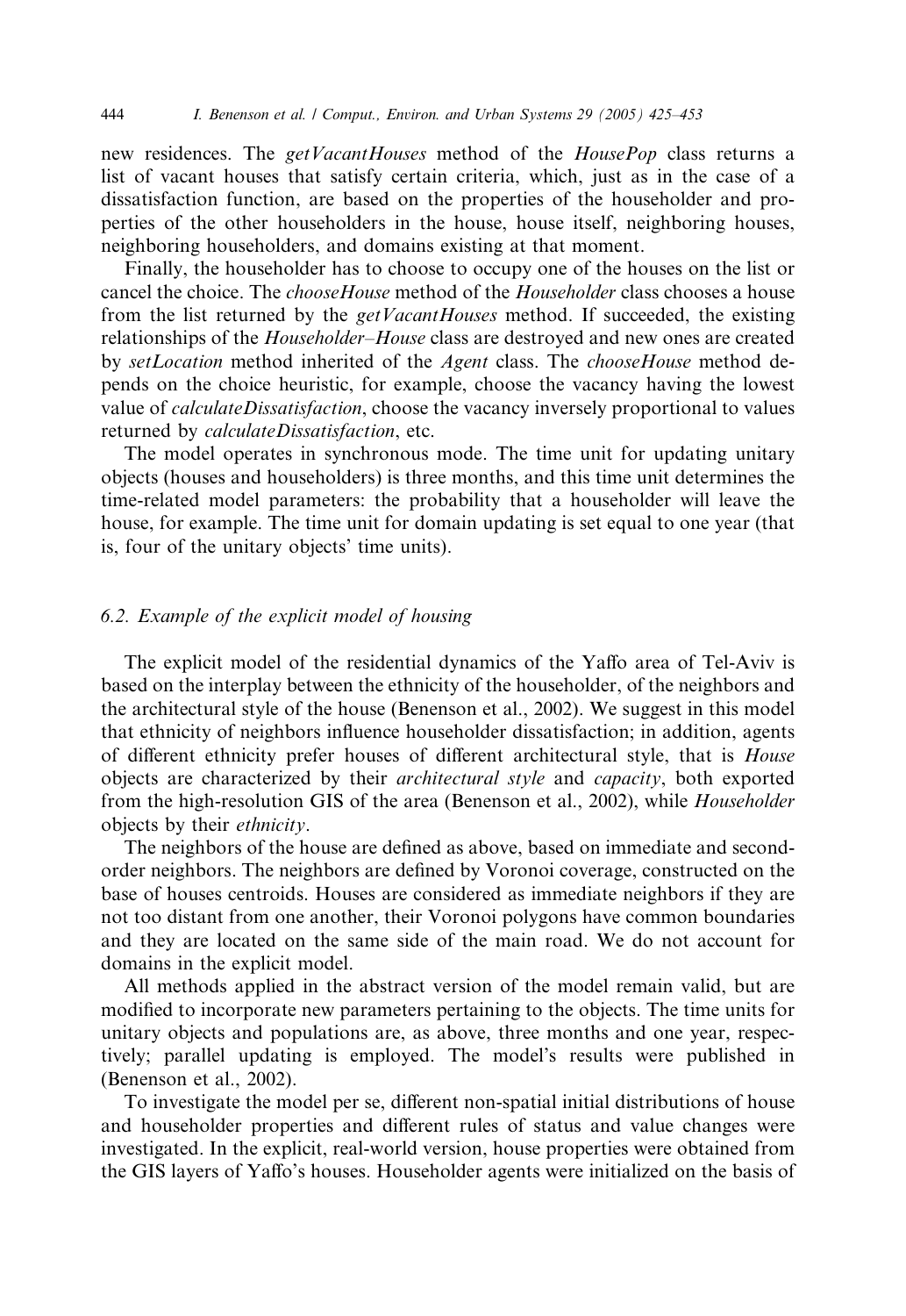distributions of the socio-economic characteristics of Tel-Aviv families in 1955 and located in houses on the basis of correlations between apartment and householder properties. The model results were compared to the aggregate data available at three time points within the period 1955–1995 and with geo-referenced data at resolution of separate family available from Israel's 1995 population census and exhibit very good fit (Benenson et al., 2002).

To indicate the advantages of the object-based approach, we stress again that besides the differences noted above, the properties and methods of the model's userlevel classes in abstract and the explicit versions are identical.

## 6.3. Initialization of objects in OBEUS-housing

Initialization methods are always encapsulated in user-level classes. In the abstract model, they are usually very simple; for example, House–House relationship objects are initialized on the base of Moore  $5 \times 5$  neighborhood. In spatially explicit models, OBEUS classes are initialized on the basis of GIS information and usually demand external preprocessing within GIS, as we did above based on the coverage of Voronoi polygons, constructed on the basis of house centroids.

# 6.4. Performance of OBEUS-housing

The object-based approach demands multiple updates of relationship objects and domains; these updates raise concerns about the models' performance. In OBEUShousing for example, updating relationships between householders and houses following residential migrations and re-estimation of domains can cause performance problems when the numbers of householders and houses reach urban standards of  $10^4$ – $10^6$ ; as the city of Tel-Aviv, which contains about  $1.5 \times 10^5$  householders and  $2 \times 10^4$  houses. Tel-Aviv dimensions correspond to an abstract model on a  $150 \times 150$ grid with cell capacity of 6. Another dimension of the simulation––the number of the neighbors––resulted in 25 neighbors in the abstract version (including house as a neighbor of itself), while in the explicit version, where Voronoi polygons were employed, the average number of neighboring houses was reduced to 14 on average. The number of domain criteria that are regularly tested––three in the abstract version of a model––presents one more dimension.

According to the stress–resistance hypothesis, the model step consists of looping over householders, estimating dissatisfaction and the probability of migrating for each, constructing lists of vacancies for those who decided to migrate, concluding with relocation if possible. Agents' and houses' properties are then synchronously updated, and domains re-estimated every four iterations.

The estimates obtained in the abstract version of OBEUS-housing are quite satisfactory. The time required for a model step by a single 1.7-GHz Pentium 4 processor is of an order of several seconds. Moreover, it is important to note that the average number of relationships per object does not change with the growth in the number of houses or householders in the city. Therefore, we can guarantee that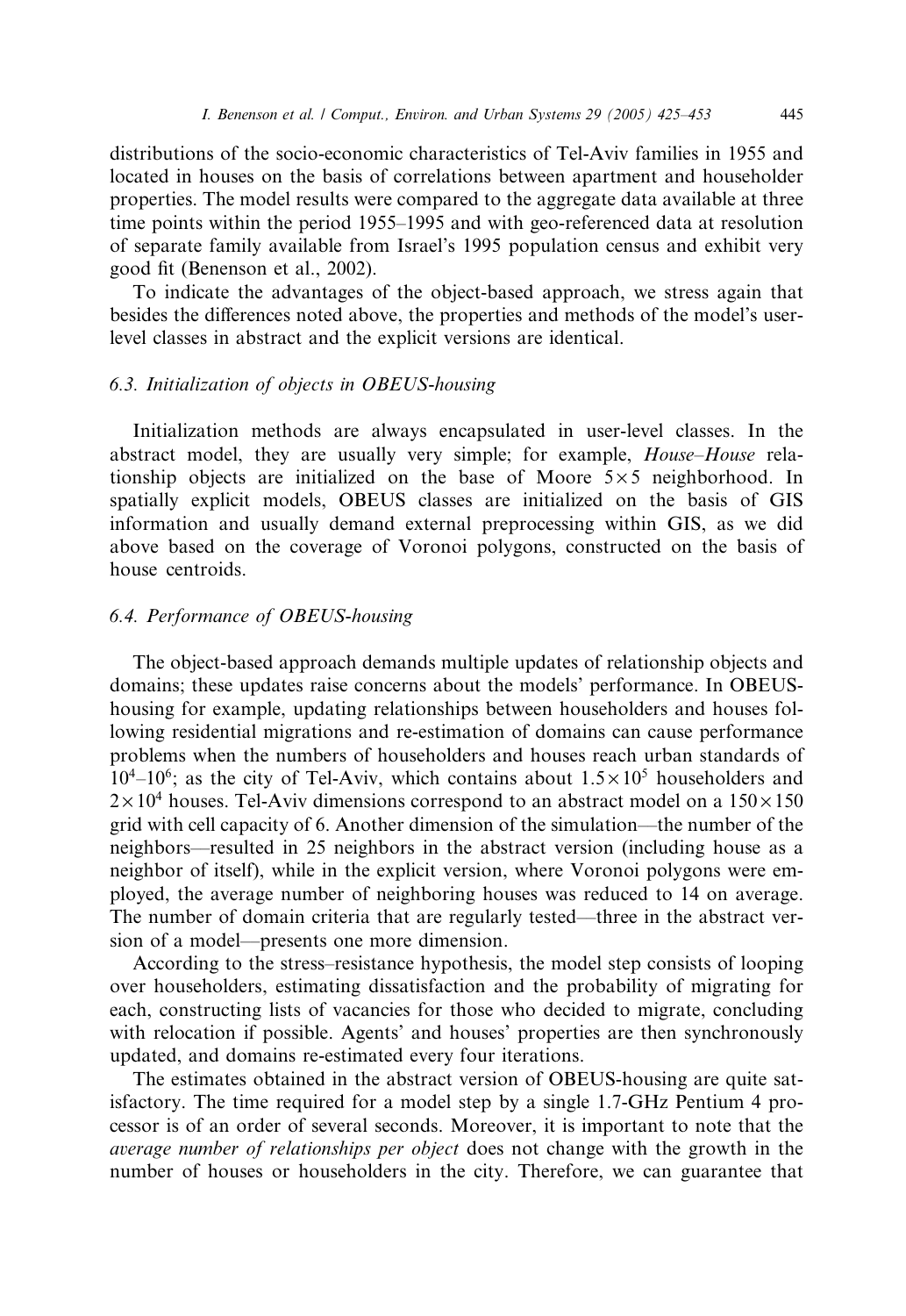OBEUS performance decreases linearly with the increase in the number of urban objects.

## 7. Conceptual comparison of OBEUS to other agents software

SWARM and SWARM-based software, such as MAML (Gulyas et al., 1999), EVO (Krumpus, 2001) or those made from scratch, as RePast (RePast, 2003), are most popular in urban and social agent-based simulations. Many other agent-based software libraries (Anonymous, 2002) are available. Compared to them, two basic features are characteristic of OBEUS.

Conceptually, we aim at capturing spatial dynamics of urban systems as selforganizing systems. Consequently, we require that each unitary object be located either directly or indirectly, we divide the model world into populations that reflect GIS layers, and introduce domains to capture self-organizing entities at the aboveunitary level.

In practice, we tend to manage the urban system as closely as possible to an OODB. Domains enable a simple but powerful approach to on-the-fly capturing of spatial ensembles, the latter being basic elements of modern urban theory. Isolation of relationships enables reuse of software objects and incorporation of new population into the model without modifying the existing software objects.

Last, but not least, we do not tune system capabilities to anything beyond simulation of urban spatial dynamics. One can easily provide examples when OBEUS logic becomes inconvenient (e.g., complex non-spatial economic models).

The existing implementation of OBEUS is a prototype; we still are not ready with the shareware version. The project's progress can be followed on [http://eslab.tau.](http://eslab.tau.ac.il) [ac.il.](http://eslab.tau.ac.il)

## 8. Discussion: solutions and problems inherent to the object-based approach

### 8.1. Solutions

The object-based approach is simple and flexible. Most importantly, every published high-resolution dynamic urban model we are aware of, if described in sufficient detail, can be directly interpreted in an object-based approach. Most urban models consider fixed objects and, in consequence, fixed relationships only. The models that consider mobile and, more generally, non-fixed objects are few in number; they all satisfy the OBEUS framework. Stated briefly, the limited form of interactions and self-organization that OBEUS permits satisfies modelers' demands for the capture of urban system complexity. It is thus not surprising that despite its many limitations, OBEUS fits all the *urban* models known to us.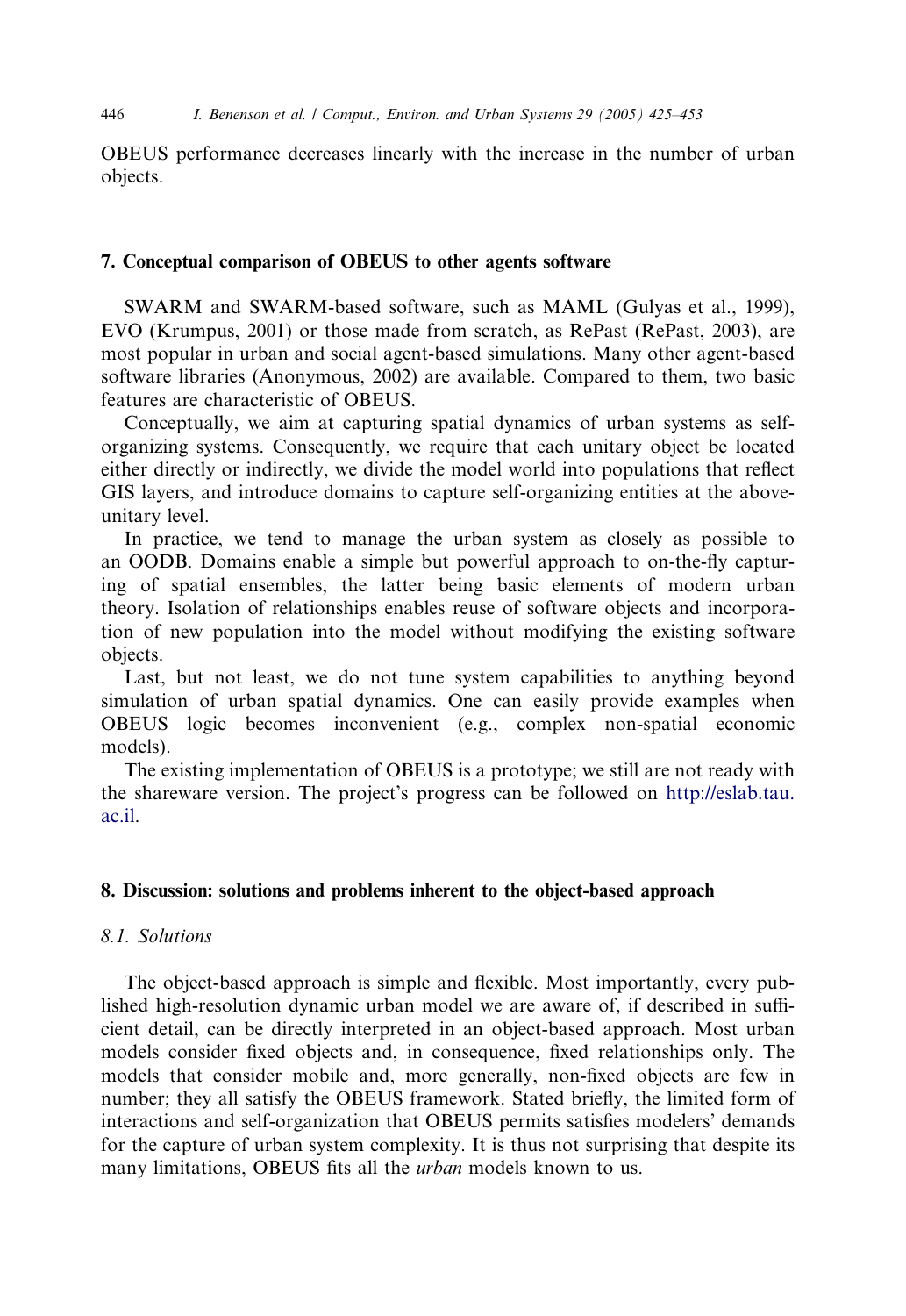Attributes of flexibility and simplicity are exceptionally important: with the increase in the number of urban models published, our ability to compare models and their results fades. As Berec (2002) discusses in relation to ecological models, the reasons for this incapacity are quite obvious: Model publication aims at explaining ideas while it avoids discussion of the ''unimportant'' details of application; in addition, simulation software code cannot be published. As a result, the reader is never certain about the differences between models, synchronization mode, relationship management and the way in which self-organization is accounted for. Nor should we neglect the modeler's nightmare when researchers concentrating on marginal factors miss those that 'really' influence outcomes. The only possible solution is to increase comparability, that is, to provide the *ability to rerun simulation* models without the support of their authors. This can be accomplished only if researchers share the same approach to software development, a goal supported by the object-based paradigm.

Being down to earth, we appreciate that conceptual advantages are insufficient to convince a modeler to travel along the object-based lane. The decision depends on a number of fine points we wish to convey:

- 1. In the object-based approach, implementation is identical––literally––for the case of an abstract cell-space and real-world GIS-based environment. The user can thus combine investigation of abstract ideas regarding the model mechanisms, structure of space, and so forth, with applications to the real city, just as we did when investigating residential dynamics in Yaffo.
- 2. A very important aspect of computer experimentation is coherent treatment of events in time. The challenge lies not only in creating a mechanism that will manage concurrencies but also a mechanism that makes modelers aware of their implicit assumptions about how multiple threads of time interact within their experimental setups. The object-based approach forces the user to make explicit assumptions regarding the concurrency of object changes and interactions. Other researchers can subsequently reproduce their results.
- 3. Domains capture emergence and self-organization in urban space.
- 4. Cellular Automata are directly adaptable to the object framework. All we need do is represent neighborhood relations between cells by means of a neighborhood relationship class.
- 5. The object-based approach directly adopts Multi-Agent Systems defined on a cellular space.
- 6. Predefined aggregate objects such as administrative regions can be directly incorporated into object-based models. Despite their semantically aggregate meaning, formally, such aggregate objects can be considered as fixed unitary objects and managed in the standard way, including their relationships to unitary objects, they consist of, such as parcels
- 7. Inherently continuous urban characteristics––topography or pollution, for instance––do not demand modification of the scheme. Despite their internal continuity, these characteristics are always stored and updated in discrete time and space, based on TIN or lattice formats. To fit continuous fields to the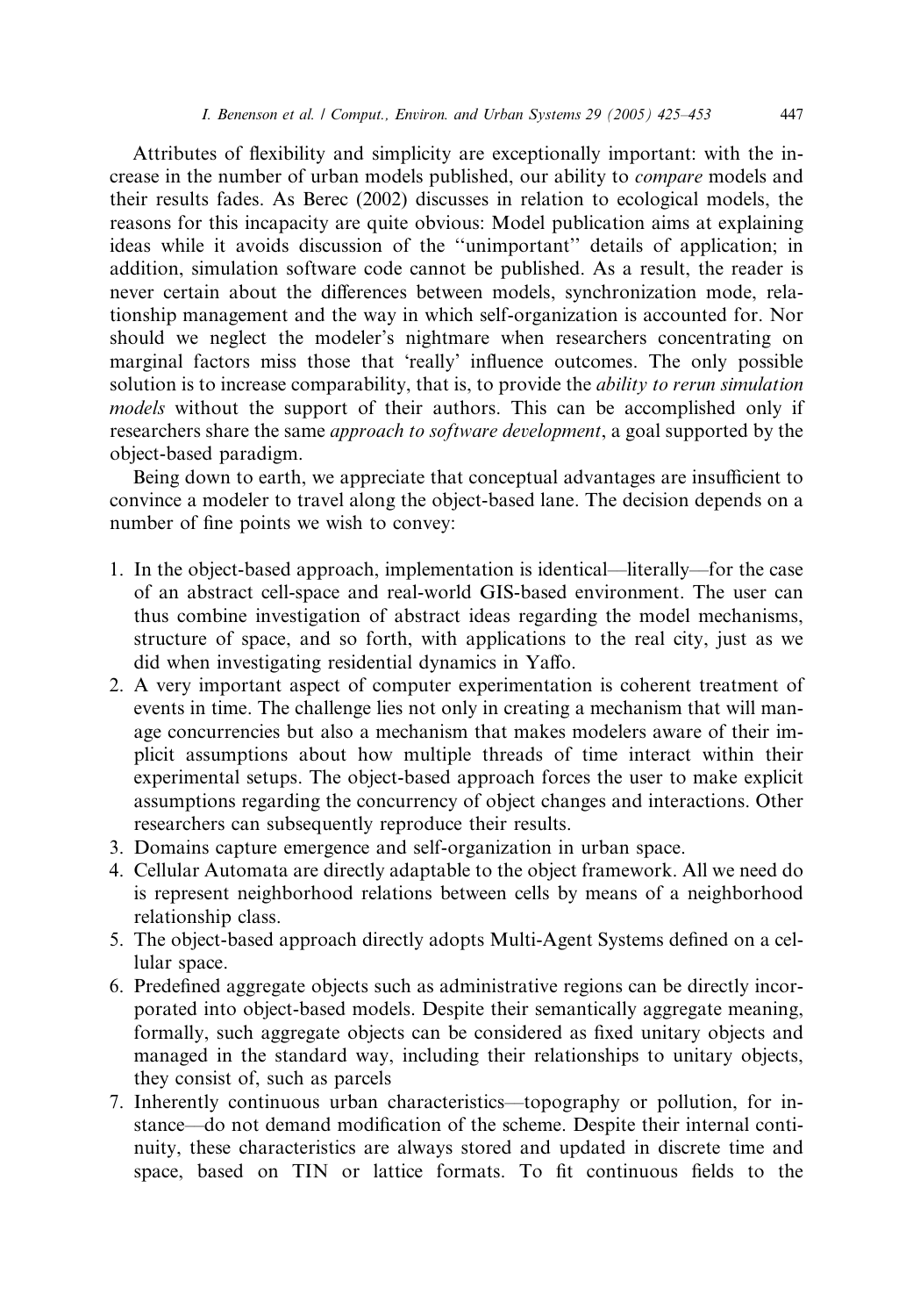#### 448 I. Benenson et al. / Comput., Environ. and Urban Systems 29 (2005) 425–453

object-based model, we simply consider these fields in discrete space as determined by the objects themselves.

## 8.2. Problems

There are two problems that currently seem to be especially salient:

 $(1)$  The user interface for formulating 'rules of behavior' for urban agents objects:

Our discussion of the object-based approach and its realization in an OBEUS environment intentionally ignores the user interface. Let us consider the 'output' and input' ends separately.

Output. At this stage we delay investing in the output part of the OBEUS environment. On the one hand, it is impossible to attain the sophistication of commercial spreadsheets, statistical packages, and GIS; on the other, the model environment and the presentation software are easily linked. As a result, the output part of the OBEUS interface contains only three components: presentation of spatial pattern (Fig. 7), graphs of temporal dynamics of some predetermined integral statistics (as population averages) and writing characteristics of objects and domains into the output files. We assume that the user will further process these files with statistics and presentation software.

Input. The situation is similar regarding initialization of the model's numeric parameters yet qualitatively different regarding the rules of object behavior. We would argue that the next step in the transition of urban modeling from art to engineering is incorporation of a language for formulating objects behavior into OB-EUS. Java, which we employed in the current application, like any other standard programming language, demands expertise that urban modelers do not necessarily have. The solution may lie in a meta-language (Galton, 2003) and the capacity of many existing computer languages regarding the 'behavior' of urban objects' relocation (Schumacher, 2001), should be tested, something that remains to be done.

(2) Changes in the shape of unitary objects:

The assumption that fixed objects do not change their shapes nor, ipso facto, their relationships, is a fundamental tenet of the proposed framework and satisfies the majority of current demands. At the same time, it limits the applicability of the approach precisely because in reality, land units sometimes do change, for example, when agricultural parcels are transformed into urban parcels. The only rigorous model of re-partition we are aware of, that proposed by Semboloni (2000), assumes that two adjacent parcels can accumulate 'partition potential' and produce a new parcel centered at the midpoint of the edge connecting the parcels' centroids. The neighborhood of a new parcel is then rebuilt locally according to the Voronoi tessellation algorithm. Local repartition does indeed seem to be the most prevalent change that land parcels, buildings and road segments undergo from time to time. The question is, then, should we include such or a similar possibility within the general framework? We have not yet arrived at a definite answer to this question. Arguments 'pro' include the importance of local repartition for urban dynamics and the possible influence exerted by other urban processes on the repartition intensity.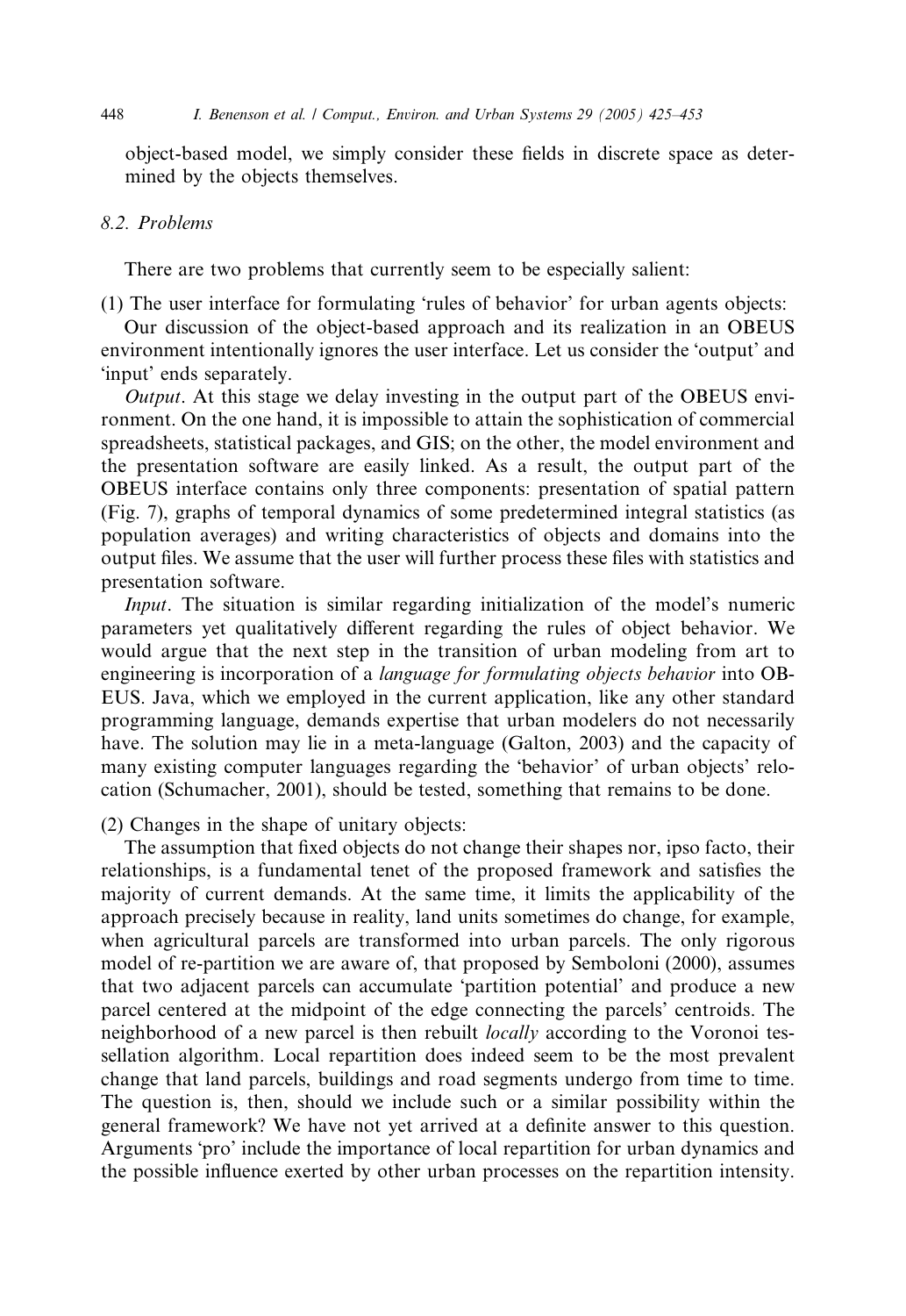

Fig. 7. Elements of OBEUS interface––maps of objects and map of domains: (a) real-world model of Jewish-Arab residential dynamics in Yaffo; (b) abstract version of residential dynamics model.

The major argument 'con' is the overhead incurred by extension of model classes, extensions left unemployed in most applications. Nonetheless, we do not foresee any significant problem in introducing local repartition into the methods of fixed object classes, just because the real-world rules of repartition are simple and never bring up the problem of concurrency. More examples of urban models that demand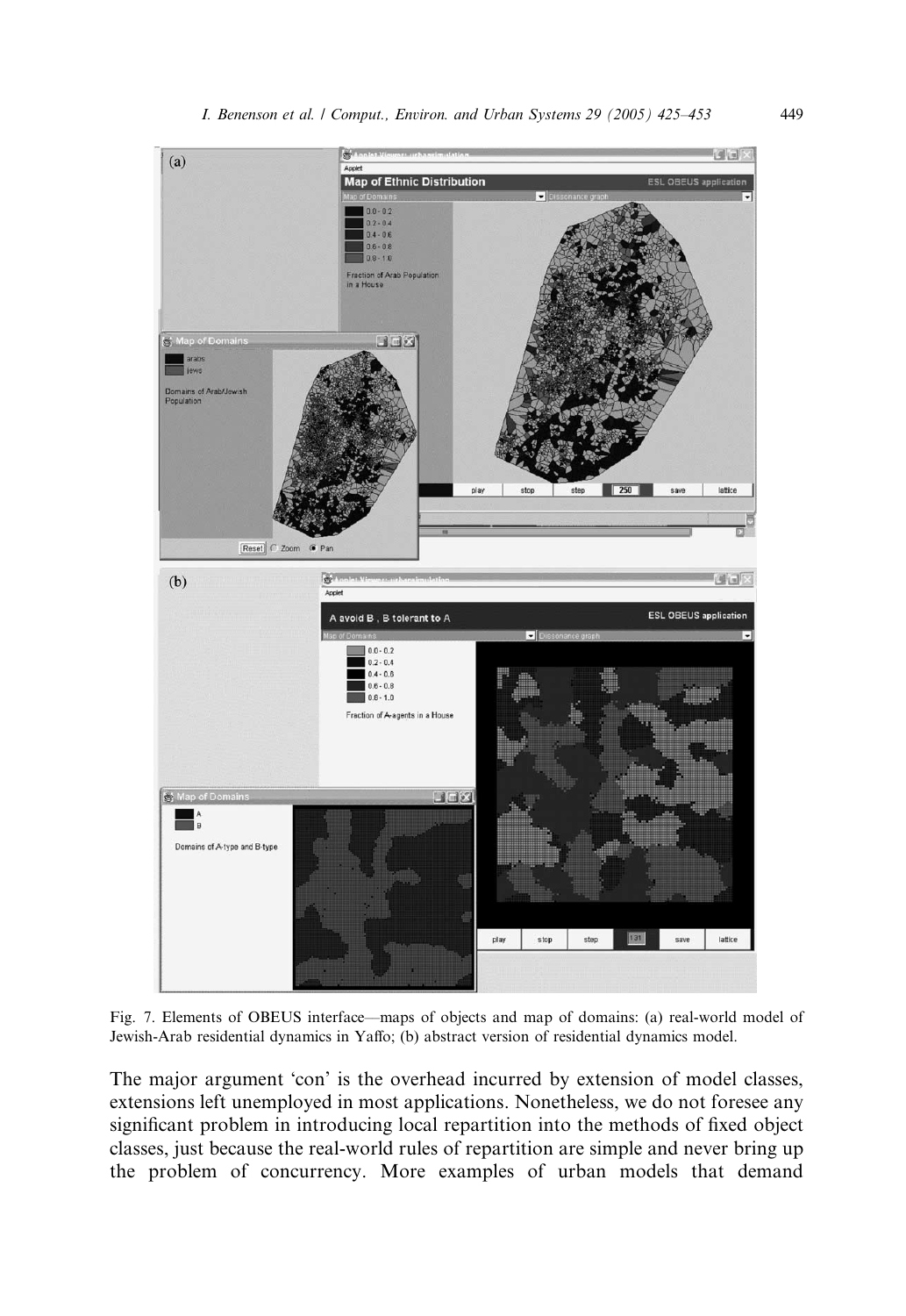repartition should be accumulated before reaching a decision, which might be coexisting lighter and heavier versions of the software.

# 9. Conclusion

Several decades ago, dynamic regional modeling began with a common reference, i.e., the system of differential or difference equations that describe the change of the aggregate state variable of regions over time. This meant that one could easily distinguish between equation-based models by comparing their analytical presentations and parameter values. With time, we abandoned the regional framework in favor of high-resolution simulations. This evolution, however, revives the problem of sharable reference, which is compulsory if we want to advance urban modeling beyond art to engineering. We argue that the object-based platform provides a starting point for progress as well as the basis for the next step: development of an urban simulation language.

#### Appendix A. Simple algorithm of domain recognition

For criterion C and corresponding domain  $D<sub>C</sub>$ , let us classify a building as expensive if the following criterion is fulfilled:

C: The value of more than half of apartments in the building is above the 90th percentile of the distribution of apartment values in a settlement.

Let us mark the buildings satisfying C as C-TRUE and the rest as C-FALSE.

The domain  $D<sub>C</sub>$  of "expensive dwellings" consists of continuous parts, here called regions. An algorithm for constructing domain  $D<sub>C</sub>$  is based on the idea that each region  $R_C \subseteq D_C$  contains at least one C-TRUE building B. The procedure that constructs  $R<sub>C</sub>$ —the region containing a C-True building *Ent*—is as follows:

| build Region Around Entity (Criterion C, entity Ent, float $F_{\text{CThreshold}}$ , int $N_{\text{CThreshold}}$ ) |
|--------------------------------------------------------------------------------------------------------------------|
| Construct empty temporary domain R;                                                                                |
| <i>Insert Ent into R</i> ;                                                                                         |
| While there are new entities in $R \{$                                                                             |
| Get next entity currEnt from recently included into R                                                              |
| Get list currNBRH of neighbors of currEnt                                                                          |
| Calculate fraction $F_C$ of C-TRUE Entities in currNBRH                                                            |
| If $F_C > F_{\text{CThreshold}}$ then {Include currEnt in R}                                                       |
| <i>Else remove currEnt from R</i> }                                                                                |
| Calculate $N_R$ -number of buildings in R                                                                          |
| If $N_R > N_{RThreshold}$ then {Mark all buildings in R as belonging to $D_C$ }                                    |
| Else $\{drop\ R\}$                                                                                                 |

Based on buildRegionAroundEntity  $($  ) we can easily construct all regions  $R_C$  satisfying criterion C, that is full domain  $D_{\text{C}}$ :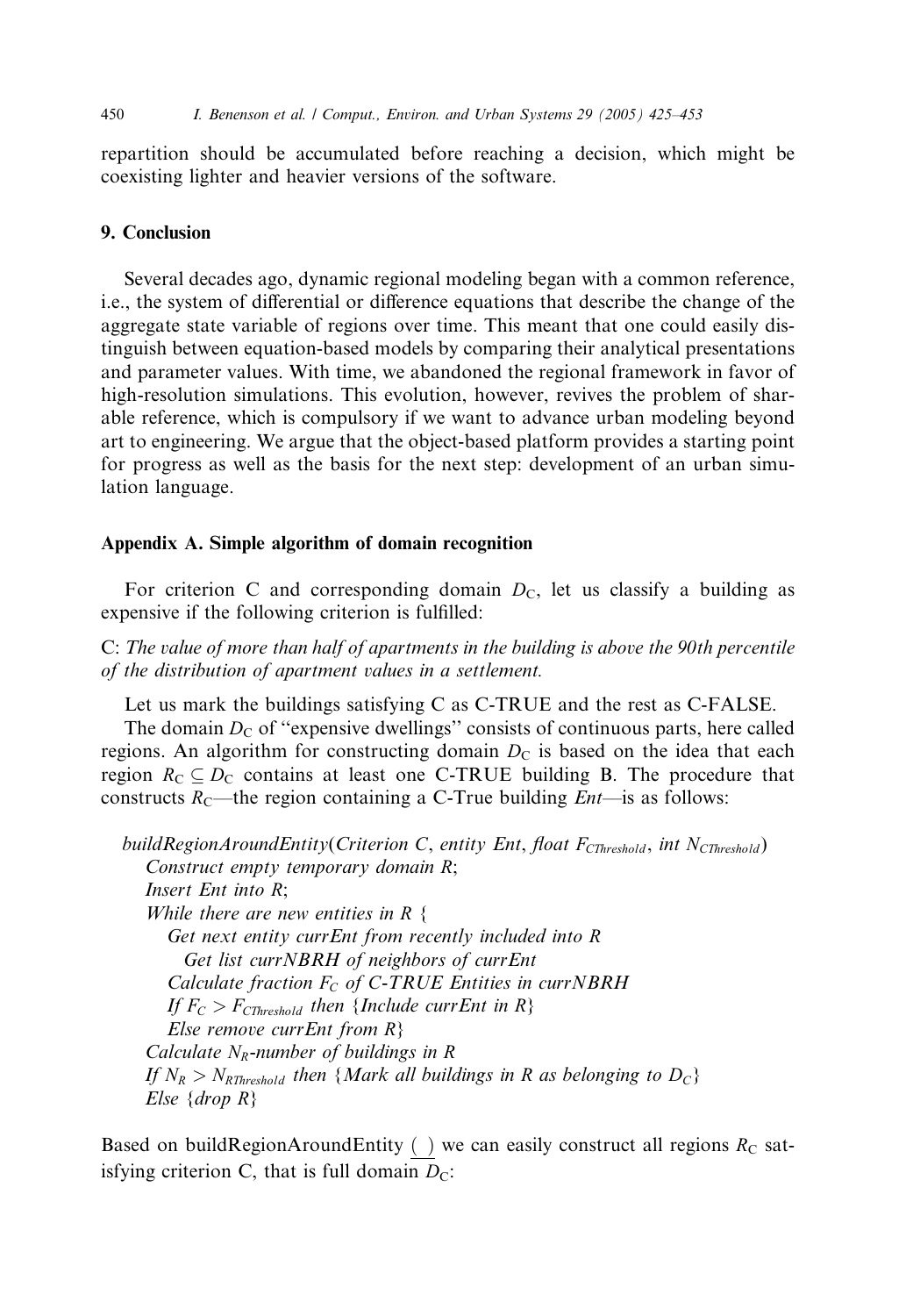BuildDomain(Criterion C, float  $F_{\text{CThreshold}}$ , int  $N_{\text{CThreshold}}$ ): Loop by all entities Ent in a settlement { If Ent is marked as C-TRUE then { If Not (Ent  $\in D_C$ ) then {buildRegionAroundEntity(C, Ent, F<sub>CThreshold</sub>,  $N_{\text{CThreshold}}\}$ 

}}

#### Remarks.

- 1. Domain may contain holes.
- 2. Entities can belong to domain  $D_C$  despite being C-FALSE.
- 3. Threshold value  $F_{\text{CThreshold}}$  should be sufficiently high to reflect intuitive understanding of a domain as an area where *most* entities satisfy the criterion.
- 4. The value of  $N_{\text{CThreshold}}$  determines the minimal size of region.

# **References**

- Allen, P. M., & Sanglier, M. (1979). A dynamic model of growth in a central place system. Geographical Analysis, 11(3), 256–272.
- Anonymous (2002). Agent-based software. Available from: [www.agentbuilder.com/AgentTools.](http://www.agentbuilder.com/AgentTools)
- Batty, M. (1997). Cellular automata and urban form: A primer. Journal of the American Planning Association, 63(2), 266–274.
- Batty, M., DeSyllas, J., & Duxbury, E. (2002). The discrete dynamics of small-scale spatial events: Agentbased models of mobility in carnivals and street parades. Available from: [http://www.casa.ucl.ac.uk/](http://www.casa.ucl.ac.uk/working_papers/paper56.pdf) [working\\_papers/paper56.pdf](http://www.casa.ucl.ac.uk/working_papers/paper56.pdf).
- Batty, M., Xie, Y. C., & Sun, Z. (1999). Modeling urban dynamics through GIS-based cellular automata. Computers, Environment and Urban Systems, 23, 205–233.
- Benenson, I. (1998). Multi-agent simulations of residential dynamics in the city. Computers, Environment and Urban Systems, 22, 25–42.
- Benenson, I. (1999). Modeling population dynamics in the city: From a regional to a multi-agent approach. Discrete Dynamics in Nature and Society, 3(2-3), 149–170.
- Benenson, I., Omer, I., & Hatna, E. (2002). Entity-based modeling of urban residential dynamics––the case of Yaffo, Tel-Aviv. Environment and Planning B, 29, 491–512.
- Berec, L. (2002). Techniques of spatially explicit individual-based models: Construction, simulation, and mean-field analysis. Ecological Modelling, 150, 55–81.
- Besussi, E., Cecchini, A., & Rinaldi, E. (1998). The diffused city of the Italian North–East: Identification of urban dynamics using cellular automata urban models. Computers, Environment and Urban Systems, 22(5), 497–523.
- Blue, V. J., & Adler, J. L. (2001). Cellular automata microsimulation for modeling bi-directional pedestrian walkways. Transportation Research Part B––Methodological, 35, 293–312.
- Booch, G. (1994). Object-oriented analysis and design with applications. Menlo Park, CA: Addison-Wesley.
- Booch, G., Rumbaugh, J., & Jacobson, I. (1999). The unified modeling language user guide. Reading, MA: Addison-Wesley.
- Brogan, D. C., & Hodgins, J. K. (1997). Group behaviors for systems with significant dynamics. Autonomous Robots, 4, 137–153.
- Candau, J., Rasmussen, S., & Clarke, K. C. (2002). A coupled cellular automata model for land use/land cover dynamics. In 4th International Conference on Integrating GIS and Environmental Modeling (GIS/EM4), Banff, Alberta, Canada.
- Chowdhury, D., Santen, L., & Schadschneider, A. (2000). Statistical physics of vehicular traffic and some related systems. Physics Reports, 329, 199.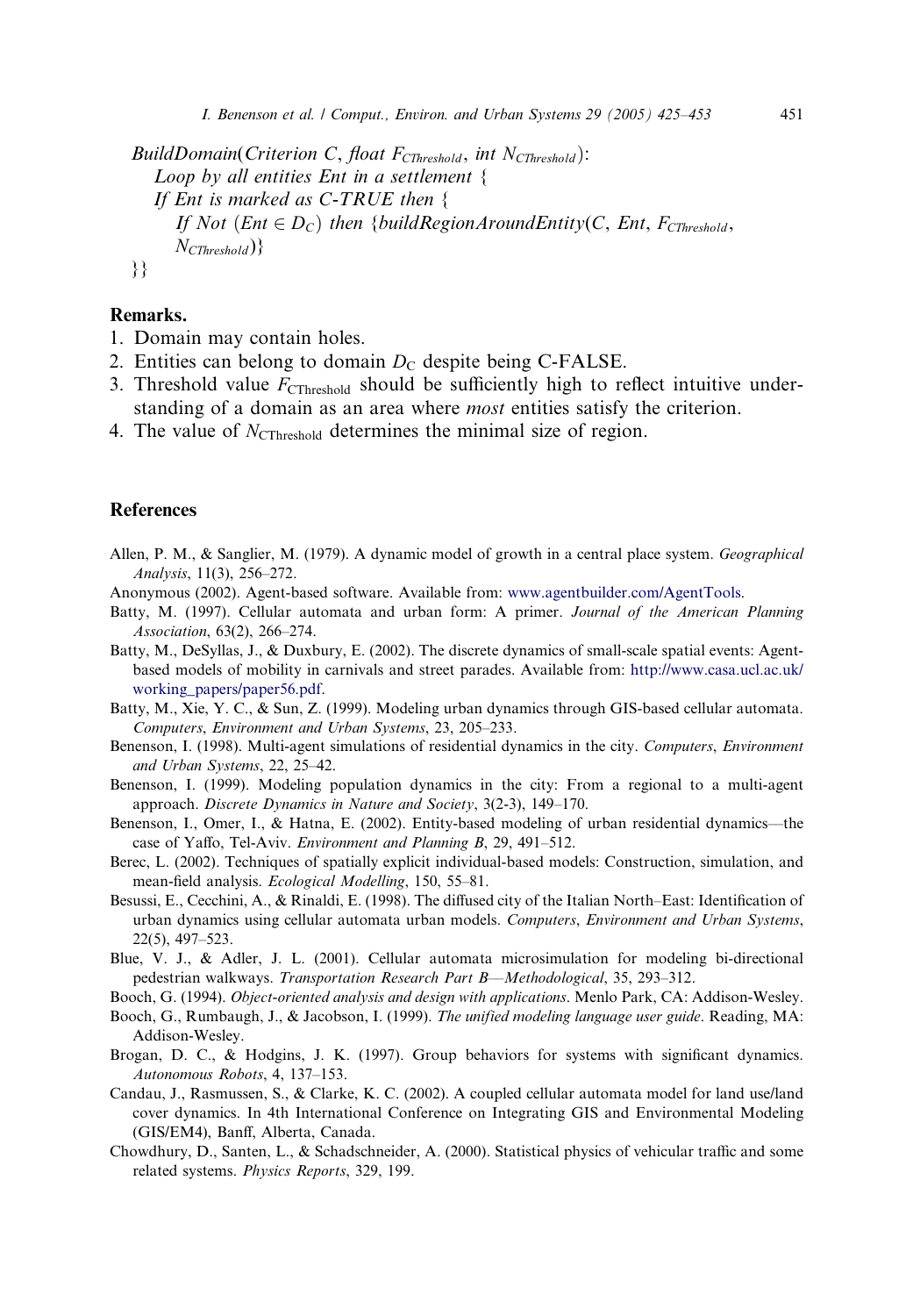- 452 I. Benenson et al. / Comput., Environ. and Urban Systems 29 (2005) 425–453
- Clarke, K. C. (1997). Land Transition Modeling With Deltatrons. Available from: [http://www.geog.ucs](http://www.geog.ucsb.edu/~kclarke/Papers/deltatron.html)[b.edu/~kclarke/Papers/deltatron.html.](http://www.geog.ucsb.edu/~kclarke/Papers/deltatron.html)
- Clarke, K. C., Hoppen, S., & Gaydos, L. J. (1997). A self-modifying cellular automata model of historical urbanization in the San Francisco Bay area. *Environment and Planning B—Planning & Design*, 24(2), 247–261.
- Couclelis, H. (1997). From cellular automata to urban models: New principles for model development and implementation. Environment and Planning B-Planning & Design, 24(2), 165-174.
- Erickson, B., & Lloyd-Jones, T. (1997). Experiments with settlement aggregation models. Environment and Planning B––Planning & Design, 24(6), 903–928.
- Ferber, J. (1999). Multi-agent systems: An introduction to distributed artificial intelligence. Harlow, UK: Addison-Wesley.
- Flache, A., & Hegselmann, R. (2001). Do irregular grids make a difference. Relaxing the spatial regularity assumption in cellular models of social dynamics. Journal of Artificial Societies and Social Simulation, 4(4), <[http://www.soc.surrey.ac.uk/JASSS/4/4/6.html>](http://www.soc.surrey.ac.uk/JASSS/4/4/6.html).
- Galton, A. (2001). Space, time, and the representation of geographical reality. Topoi, 20, 173–187.
- Galton, A. (2003). A generalized topological view of motion in discrete space. Theoretical Computer Science, 305, 111–134.
- Gamma, E. R., Johnson, H. R., & Vlissides, J. (1995). Design patterns: Elements of reusable object-oriented software. Boston, MA: Addison-Wesley.
- Ginot, V., Le Page, C., & Souissi, S. (2002). A multi-agents architecture to enhance end-user individualbased modeling. Ecological Modelling, 157(1), 23–41.
- Gipps, P. G., & Marksjo, B. (1985). A micro-simulation model for pedestrian flows. Mathematics and Computers in Simulation, 27, 95–105.
- Gruer, P., Hilaire, V., Koukam, A., & Cetnarowicz, K. (2002). A formal framework for multi-agent systems analysis and design. Expert Systems with Applications, 23, 349–355.
- Gulyas, L., Kozsik, T., & Corliss, J. B. (1999). The multi-agent modelling language and the model design interface. Journal of Artificial Societies and Social Simulation, 2(3).
- Hidas, P. (2002). Modelling lane changing and merging in microscopic traffic simulation. Transportation Research Part C, 10, 351–371.
- Howe, D. R. (1983). Data analysis for data base design. London: Edward Arnold.
- Krumpus, M. A. (2001). Overview of the Evo Artificial Life Framework, Omicron Group. Available from: [http://omicrongroup.org/evo/overview/html/overview.html.](http://omicrongroup.org/evo/overview/html/overview.html)
- Lee, D. B. (1973). A requiem for large scale modeling. Journal Of The American Institute of Planners, 39(3), 163–178.
- Lee, D. B. (1994). Retrospective on large-scale urban models. Journal of the American Planning Association, 60(1), 35–40.
- Levine, H., & Rappel, W. J. (2001). Self organization in systems of self-propelled particles. Physical Review E, 63, 208–211.
- Lorek, H., & Sonnenschein, M. (1999). Modelling and simulation software to support individual-based ecological modelling. Ecological Modelling, 115, 199–216.
- Miller, H. J. (1999). Measuring space-time accessibility benefits within transportation networks: Basic theory and computation procedures. Geographical Analysis, 31(2), 187–213.
- Nagel, K., Rickert, M., Simon, P. M., & Pieck, M. (2000). The dynamics of iterated transportation simulations. Available from: <http://www.santafe.edu/sfi/publications/Working-Papers/00-02-012.pdf>.
- Nagel, K., & Schreckenberg, M. (1992). Cellular automaton model for freeway traffic. Journal of Physique I (Paris), 2, 2221–2229.
- Noble, J. (2000). Basic relationship patterns. In N. Harrison, B. Foote, & H. Rohnert (Eds.), Pattern languages of program design 4 (pp. 73–89). Addison-Wesley.
- Noth, M., Borning, A., & Waddell, P. (2003). An extensible, modular architecture for simulating urban development, transportation, and environmental impacts. Computers, Environment and Urban Systems, 27, 181–203.
- Peckham, J., MacKellar, B., & Doherty, M. (1995). Data models for extensible support of explicit relationships in design databases. VLDB Journal, 4, 157–191.